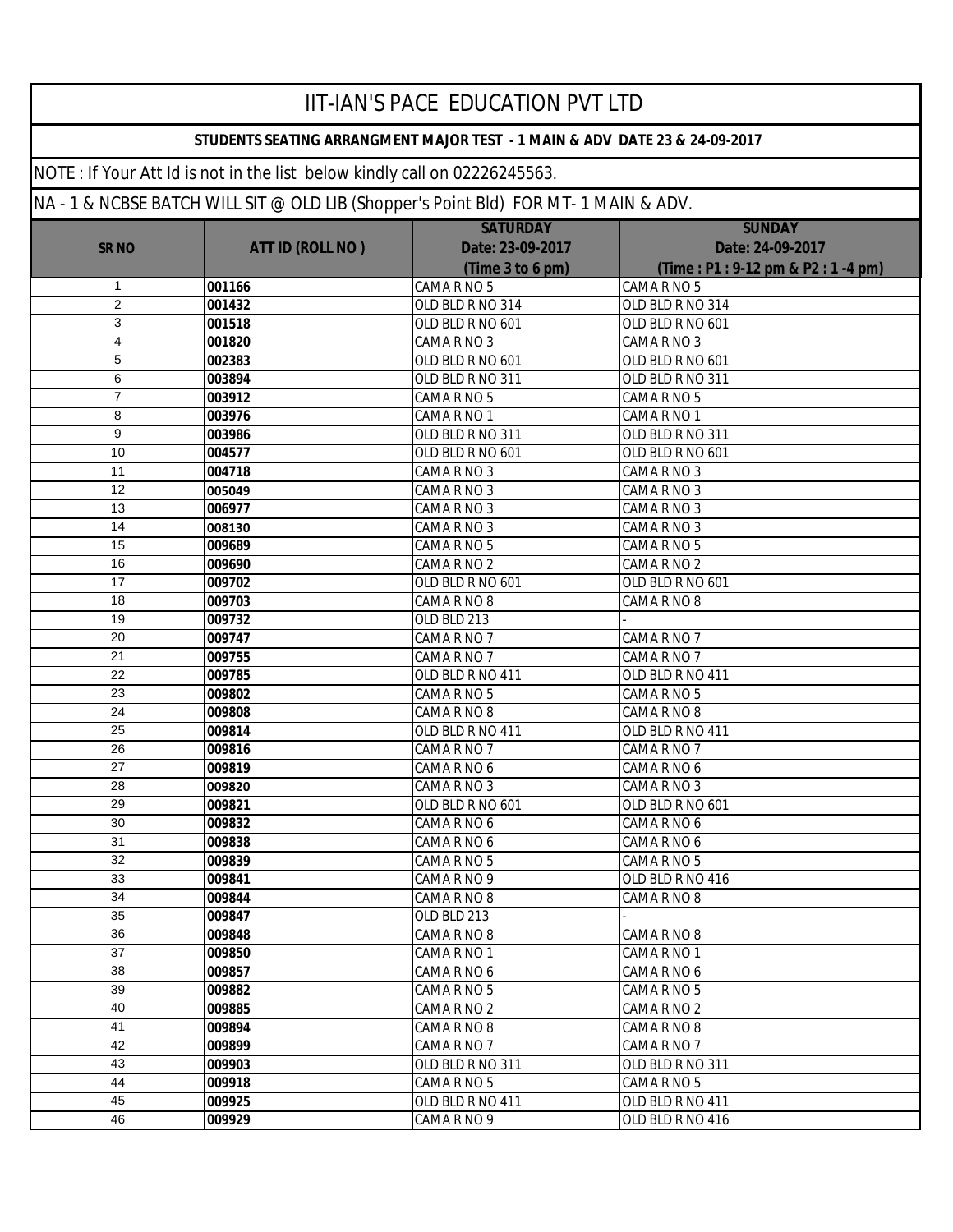|              |                                                                                 | <b>IIT-IAN'S PACE EDUCATION PVT LTD</b>                                    |                                  |
|--------------|---------------------------------------------------------------------------------|----------------------------------------------------------------------------|----------------------------------|
|              |                                                                                 | STUDENTS SEATING ARRANGMENT MAJOR TEST - 1 MAIN & ADV DATE 23 & 24-09-2017 |                                  |
|              | NOTE: If Your Att Id is not in the list below kindly call on 02226245563.       |                                                                            |                                  |
|              | NA-1& NCBSE BATCH WILL SIT @ OLD LIB (Shopper's Point Bld) FOR MT-1 MAIN & ADV. |                                                                            |                                  |
|              |                                                                                 | <b>SATURDAY</b>                                                            | <b>SUNDAY</b>                    |
| <b>SR NO</b> | <b>ATT ID (ROLL NO)</b>                                                         | Date: 23-09-2017                                                           | Date: 24-09-2017                 |
|              |                                                                                 | (Time 3 to 6 pm)                                                           | (Time: P1: 9-12 pm & P2: 1-4 pm) |
| 47           | 009946                                                                          | CAMA R NO 5                                                                | CAMA R NO 5                      |
| 48           | 009950                                                                          | OLD BLD R NO 411                                                           | OLD BLD R NO 411                 |
| 49           | 009954                                                                          | OLD BLD R NO 311                                                           | OLD BLD R NO 311                 |
| 50           | 009969                                                                          | CAMA R NO 5                                                                | CAMA R NO 5                      |
| 51           | 009973                                                                          | CAMA R NO 9                                                                | OLD BLD R NO 416                 |
| 52           | 009974                                                                          | OLD BLD 213                                                                |                                  |
| 53           | 009977                                                                          | CAMA R NO 9                                                                | OLD BLD R NO 416                 |
| 54           | 009987                                                                          | CAMA R NO 7                                                                | CAMA R NO 7                      |
| 55           | 009988                                                                          | OLD BLD R NO 601                                                           | OLD BLD R NO 601                 |
| 56           | 009991                                                                          | CAMA R NO 9                                                                | OLD BLD R NO 416                 |
| 57           | 009996                                                                          | CAMARNO <sub>8</sub>                                                       | CAMA R NO 8                      |
| 58           | 009999                                                                          | CAMA R NO 2                                                                | CAMA R NO 2                      |
| 59           | 010007                                                                          | OLD BLD R NO 311                                                           | OLD BLD R NO 311                 |
| 60           | 010016                                                                          | CAMA R NO 1                                                                | CAMA R NO 1                      |
| 61           | 010019                                                                          | OLD BLD 216                                                                |                                  |
| 62           | 010020                                                                          | OLD BLD R NO 314                                                           | OLD BLD R NO 314                 |
| 63           | 010032                                                                          | CAMA R NO 5                                                                | CAMA R NO 5                      |
| 64           | 010036                                                                          | OLD BLD R NO 601                                                           | OLD BLD R NO 601                 |
| 65           | 010042                                                                          | OLD BLD R NO 311                                                           | OLD BLD R NO 311                 |
| 66           | 010044                                                                          | CAMA R NO 7                                                                | CAMA R NO 7                      |
| 67<br>68     | 010057                                                                          | CAMA R NO 7                                                                | CAMA R NO 7                      |
| 69           | 010060<br>010062                                                                | OLD BLD R NO 311<br>CAMA R NO 8                                            | OLD BLD R NO 311<br>CAMA R NO 8  |
| 70           | 010066                                                                          | CAMA R NO 9                                                                | OLD BLD R NO 416                 |
| 71           | 010069                                                                          | OLD BLD R NO 311                                                           | OLD BLD R NO 311                 |
| 72           | 010070                                                                          | CAMA R NO 7                                                                | CAMA R NO 7                      |
| 73           | 010075                                                                          | CAMA R NO 8                                                                | CAMA R NO 8                      |
| 74           | 010086                                                                          | OLD BLD R NO 601                                                           | OLD BLD R NO 601                 |
| 75           | 010121                                                                          | CAMA R NO 6                                                                | CAMA R NO 6                      |
| 76           | 010123                                                                          | OLD BLD R NO 601                                                           | OLD BLD R NO 601                 |
| 77           | 010126                                                                          | CAMA R NO 9                                                                | OLD BLD R NO 416                 |
| 78           | 010130                                                                          | OLD BLD R NO 601                                                           | OLD BLD R NO 601                 |
| 79           | 010133                                                                          | CAMA R NO 8                                                                | CAMA R NO 8                      |
| 80           | 010140                                                                          | CAMA R NO 2                                                                | CAMA R NO 2                      |
| 81           | 010142                                                                          | CAMA R NO 7                                                                | CAMA R NO 7                      |
| 82           | 010149                                                                          | OLD BLD R NO 601                                                           | OLD BLD R NO 601                 |
| 83           | 010154                                                                          | CAMA R NO 6                                                                | CAMA R NO 6                      |
| 84           | 010160                                                                          | OLD BLD R NO 601                                                           | OLD BLD R NO 601                 |
| 85           | 010165                                                                          | OLD BLD R NO 601                                                           | OLD BLD R NO 601                 |
| 86           | 010166                                                                          | OLD BLD R NO 314                                                           | OLD BLD R NO 314                 |
| 87           | 010173                                                                          | OLD BLD R NO 411                                                           | OLD BLD R NO 411                 |
| 88           | 010177                                                                          | CAMA R NO 1                                                                | CAMA R NO 1                      |
| 89           | 010183                                                                          | CAMA R NO 7                                                                | CAMA R NO 7                      |
| 90           | 010190                                                                          | CAMA R NO 8                                                                | CAMA R NO 8                      |
| 91           | 010192                                                                          | CAMA R NO 7                                                                | CAMA R NO 7                      |
| 92           | 010209                                                                          | CAMA R NO 8                                                                | CAMA R NO 8                      |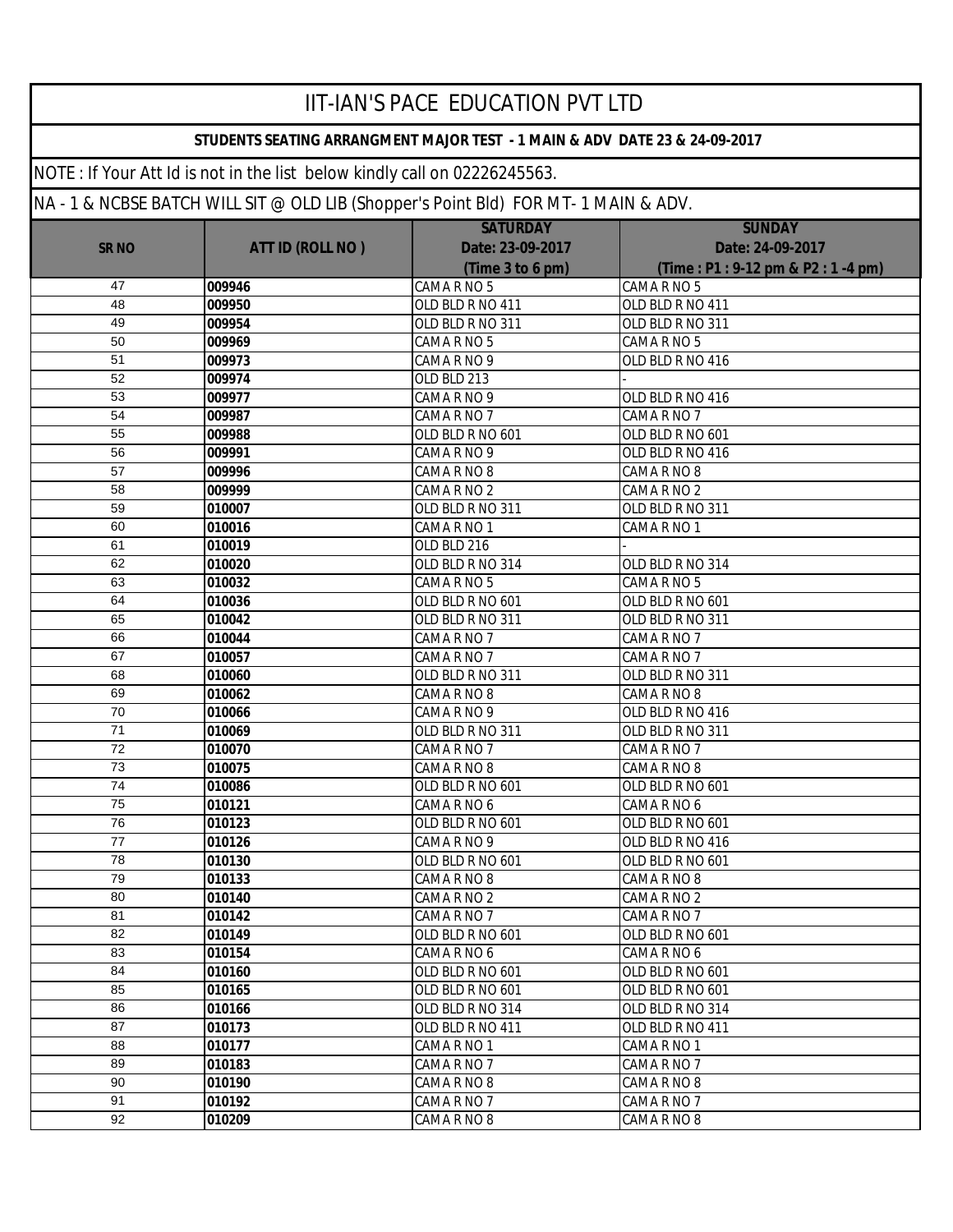|              |                                                                                     | <b>IIT-IAN'S PACE EDUCATION PVT LTD</b>                                    |                                                 |  |
|--------------|-------------------------------------------------------------------------------------|----------------------------------------------------------------------------|-------------------------------------------------|--|
|              |                                                                                     | STUDENTS SEATING ARRANGMENT MAJOR TEST - 1 MAIN & ADV DATE 23 & 24-09-2017 |                                                 |  |
|              | NOTE: If Your Att Id is not in the list below kindly call on 02226245563.           |                                                                            |                                                 |  |
|              | NA - 1 & NCBSE BATCH WILL SIT @ OLD LIB (Shopper's Point Bld) FOR MT- 1 MAIN & ADV. |                                                                            |                                                 |  |
|              |                                                                                     | <b>SATURDAY</b>                                                            | <b>SUNDAY</b>                                   |  |
| <b>SR NO</b> | <b>ATT ID (ROLL NO)</b>                                                             | Date: 23-09-2017                                                           | Date: 24-09-2017                                |  |
|              |                                                                                     | (Time 3 to 6 pm)                                                           | (Time: P1: 9-12 pm & P2: 1-4 pm)<br>CAMA R NO 1 |  |
| 93<br>94     | 010210<br>010212                                                                    | CAMA R NO 1<br>OLD BLD R NO 316                                            | OLD BLD R NO 316                                |  |
| 95           | 010231                                                                              | CAMA R NO 6                                                                | CAMA R NO 6                                     |  |
| 96           | 010232                                                                              | OLD BLD R NO 601                                                           | OLD BLD R NO 601                                |  |
| 97           | 010277                                                                              | CAMA R NO 7                                                                | CAMA R NO 7                                     |  |
| 98           | 010329                                                                              | OLD BLD R NO 316                                                           | OLD BLD R NO 316                                |  |
| 99           | 010477                                                                              | OLD BLD R NO 601                                                           | OLD BLD R NO 601                                |  |
| 100          | 010496                                                                              | OLD BLD 213                                                                |                                                 |  |
| 101          | 010596                                                                              | CAMA R NO 6                                                                | CAMA R NO 6                                     |  |
| 102          | 010621                                                                              | CAMA R NO 6                                                                | CAMA R NO 6                                     |  |
| 103          | 010626                                                                              | CAMA R NO 9                                                                | OLD BLD R NO 416                                |  |
| 104          | 010803                                                                              | CAMA R NO 9                                                                | OLD BLD R NO 416                                |  |
| 105          | 011077                                                                              | CAMA R NO 7                                                                | CAMA R NO 7                                     |  |
| 106          | 011081                                                                              | CAMA R NO 8                                                                | CAMA R NO 8                                     |  |
| 107          | 011121                                                                              | CAMA R NO 3                                                                | CAMA R NO 3                                     |  |
| 108          | 011123                                                                              | CAMA R NO 3                                                                | CAMA R NO 3                                     |  |
| 109          | 011128                                                                              | CAMA R NO 3                                                                | CAMA R NO 3                                     |  |
| 110          | 011131                                                                              | CAMA R NO 3                                                                | CAMA R NO 3                                     |  |
| 111          | 011132                                                                              | CAMA R NO 3                                                                | CAMA R NO 3                                     |  |
| 112          | 011141                                                                              | CAMA R NO 6                                                                | CAMA R NO 6                                     |  |
| 113          | 011153                                                                              | CAMA R NO 3                                                                | CAMA R NO 3                                     |  |
| 114          | 011154                                                                              | CAMA R NO 7                                                                | CAMA R NO 7                                     |  |
| 115          | 011155                                                                              | CAMA R NO 3                                                                | CAMA R NO 3                                     |  |
| 116          | 011157                                                                              | CAMA R NO 3                                                                | CAMA R NO 3                                     |  |
| 117          | 011158                                                                              | CAMA R NO 3                                                                | CAMA R NO 3                                     |  |
| 118          | 011164                                                                              | CAMA R NO 3                                                                | CAMA R NO 3                                     |  |
| 119          | 011166                                                                              | CAMA R NO 3                                                                | CAMA R NO 3                                     |  |
| 120          | 011167                                                                              | CAMA R NO 3                                                                | CAMA R NO 3                                     |  |
| 121          | 011168                                                                              | CAMA R NO 3                                                                | CAMA R NO 3                                     |  |
| 122          | 011169                                                                              | CAMA R NO 3                                                                | CAMA R NO 3                                     |  |
| 123          | 011172                                                                              | CAMA R NO 3                                                                | CAMA R NO 3                                     |  |
| 124          | 011173                                                                              | CAMA R NO 3                                                                | CAMA R NO 3                                     |  |
| 125          | 011174                                                                              | CAMA R NO 3                                                                | CAMA R NO 3                                     |  |
| 126          | 011176                                                                              | CAMA R NO 3                                                                | CAMA R NO 3                                     |  |
| 127          | 011177                                                                              | CAMA R NO 3                                                                | CAMA R NO 3                                     |  |
| 128          | 011178                                                                              | CAMA R NO 3                                                                | CAMA R NO 3                                     |  |
| 129          | 011179                                                                              | CAMA R NO 3                                                                | CAMA R NO 3                                     |  |
| 130          | 011182                                                                              | CAMA R NO 3                                                                | CAMA R NO 3                                     |  |
| 131          | 011183                                                                              | CAMA R NO 3                                                                | CAMA R NO 3                                     |  |
| 132          | 011189                                                                              | CAMA R NO 3                                                                | CAMA R NO 3                                     |  |
| 133          | 011192                                                                              | OLD BLD R NO 311                                                           | OLD BLD R NO 311                                |  |
| 134          | 011194                                                                              | OLD BLD R NO 314                                                           | OLD BLD R NO 314                                |  |
| 135          | 011202                                                                              | CAMA R NO 6                                                                | CAMA R NO 6                                     |  |
| 136          | 011203                                                                              | CAMA R NO 8                                                                | CAMA R NO 8                                     |  |
| 137          | 011217                                                                              | CAMA R NO 7                                                                | CAMA R NO 7                                     |  |
| 138          | 011230                                                                              | OLD BLD 216                                                                |                                                 |  |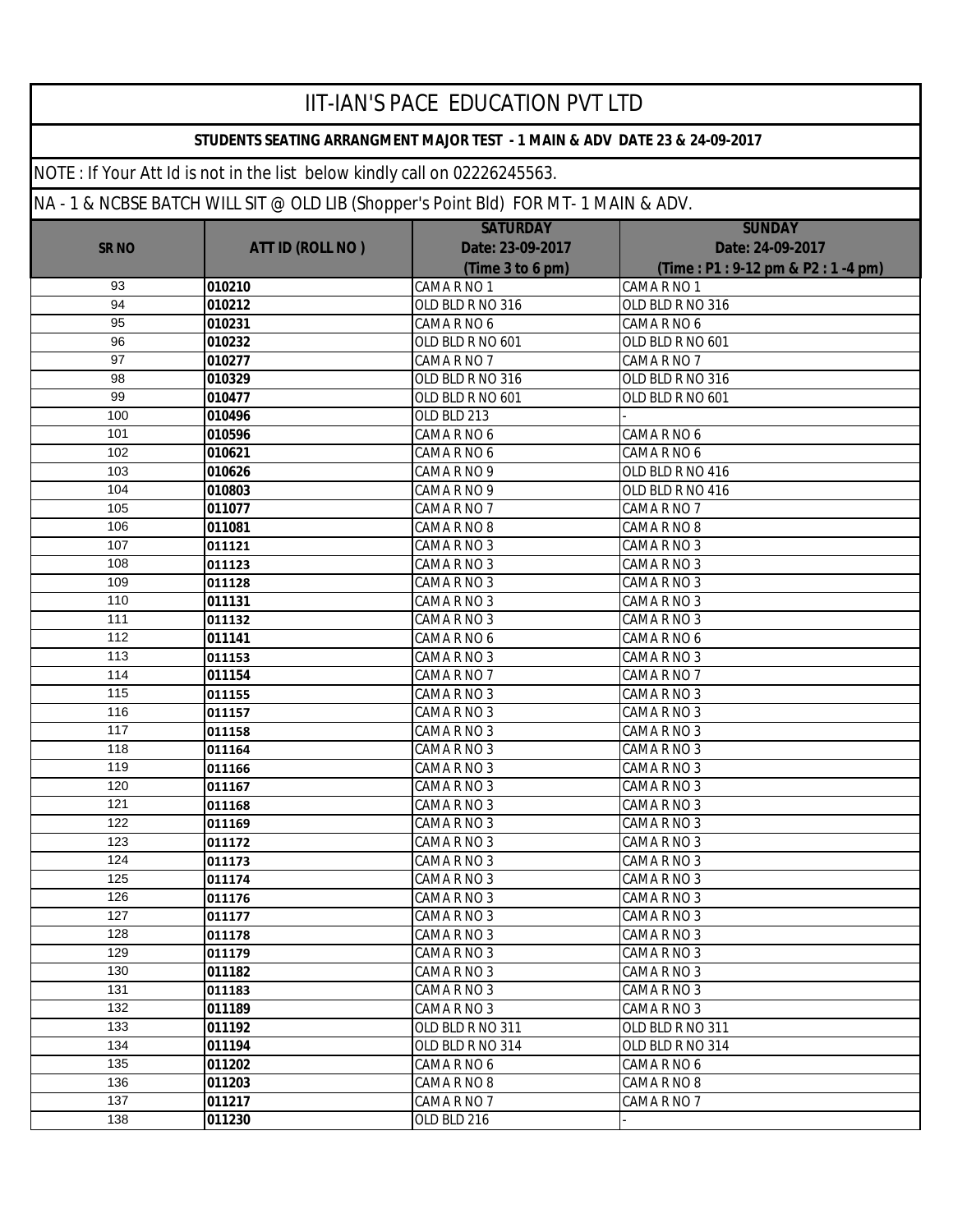|              |                                                                                     | <b>IIT-IAN'S PACE EDUCATION PVT LTD</b>                                    |                                  |
|--------------|-------------------------------------------------------------------------------------|----------------------------------------------------------------------------|----------------------------------|
|              |                                                                                     | STUDENTS SEATING ARRANGMENT MAJOR TEST - 1 MAIN & ADV DATE 23 & 24-09-2017 |                                  |
|              | NOTE: If Your Att Id is not in the list below kindly call on 02226245563.           |                                                                            |                                  |
|              | NA - 1 & NCBSE BATCH WILL SIT @ OLD LIB (Shopper's Point Bld) FOR MT- 1 MAIN & ADV. |                                                                            |                                  |
|              |                                                                                     | <b>SATURDAY</b>                                                            | <b>SUNDAY</b>                    |
| <b>SR NO</b> | <b>ATT ID (ROLL NO)</b>                                                             | Date: 23-09-2017                                                           | Date: 24-09-2017                 |
|              |                                                                                     | (Time 3 to 6 pm)                                                           | (Time: P1: 9-12 pm & P2: 1-4 pm) |
| 139          | 011244                                                                              | CAMA R NO 6                                                                | CAMA R NO 6                      |
| 140          | 011277                                                                              | CAMA R NO 7                                                                | CAMA R NO 7                      |
| 141          | 011278                                                                              | CAMA R NO 8                                                                | CAMA R NO 8                      |
| 142          | 011287                                                                              | OLD BLD R NO 316                                                           | OLD BLD R NO 316                 |
| 143          | 011292                                                                              | CAMA R NO 6                                                                | CAMA R NO 6                      |
| 144          | 011295                                                                              | CAMA R NO 5                                                                | CAMA R NO 5                      |
| 145          | 011310                                                                              | OLD BLD R NO 314                                                           | OLD BLD R NO 314                 |
| 146          | 011312                                                                              | CAMA R NO 1                                                                | CAMA R NO 1                      |
| 147          | 011313                                                                              | CAMA R NO 7                                                                | CAMA R NO 7                      |
| 148          | 011318                                                                              | CAMA R NO 6                                                                | CAMA R NO 6                      |
| 149          | 011319                                                                              | OLD BLD 213                                                                |                                  |
| 150          | 011320                                                                              | OLD BLD R NO 311                                                           | OLD BLD R NO 311                 |
| 151          | 011325                                                                              | OLD BLD R NO 601                                                           | OLD BLD R NO 601                 |
| 152          | 011343                                                                              | OLD BLD R NO 411                                                           | OLD BLD R NO 411                 |
| 153          | 011348                                                                              | CAMA R NO 7                                                                | CAMA R NO 7                      |
| 154          | 011349                                                                              | OLD BLD R NO 601                                                           | OLD BLD R NO 601                 |
| 155          | 011351                                                                              | OLD BLD R NO 314                                                           | OLD BLD R NO 314                 |
| 156          | 011353                                                                              | OLD BLD 213                                                                |                                  |
| 157          | 011357                                                                              | CAMA R NO 2                                                                | CAMA R NO 2                      |
| 158          | 011358                                                                              | OLD BLD R NO 311                                                           | OLD BLD R NO 311                 |
| 159          | 011362                                                                              | OLD BLD 216                                                                |                                  |
| 160          | 011369                                                                              | OLD BLD R NO 411                                                           | OLD BLD R NO 411                 |
| 161          | 011373                                                                              | OLD BLD R NO 601                                                           | OLD BLD R NO 601                 |
| 162          | 011385                                                                              | CAMA R NO 9                                                                | OLD BLD R NO 416                 |
| 163          | 011392                                                                              | CAMA R NO 7                                                                | CAMA R NO 7                      |
| 164          | 011394                                                                              | OLD BLD R NO 314                                                           | OLD BLD R NO 314                 |
| 165          | 011397                                                                              | OLD BLD R NO 601                                                           | OLD BLD R NO 601                 |
| 166          | 011430                                                                              | OLD BLD R NO 314                                                           | OLD BLD R NO 314                 |
| 167          | 011433                                                                              | CAMA R NO 5                                                                | CAMA R NO 5                      |
| 168          | 011434                                                                              | OLD BLD 213                                                                |                                  |
| 169          | 011454                                                                              | OLD BLD 213                                                                |                                  |
| 170          | 011459                                                                              | CAMA R NO 2                                                                | CAMA R NO 2                      |
| 171          | 011469                                                                              | OLD BLD R NO 314                                                           | OLD BLD R NO 314                 |
| 172          | 011470                                                                              | OLD BLD R NO 411                                                           | OLD BLD R NO 411                 |
| 173          | 011471                                                                              | OLD BLD R NO 314                                                           | OLD BLD R NO 314                 |
| 174          | 011473                                                                              | OLD BLD R NO 311                                                           | OLD BLD R NO 311                 |
| 175          | 011478                                                                              | CAMA R NO 2                                                                | CAMA R NO 2                      |
| 176          | 011493                                                                              | OLD BLD 213                                                                |                                  |
| 177          | 011495                                                                              | OLD BLD R NO 601                                                           | OLD BLD R NO 601                 |
| 178          | 011496                                                                              | OLD BLD 216                                                                |                                  |
| 179          | 011498                                                                              | CAMA R NO 7                                                                | CAMA R NO 7                      |
| 180          | 011499                                                                              | CAMA R NO 9                                                                | OLD BLD R NO 416                 |
| 181          | 011500                                                                              | CAMA R NO 8                                                                | CAMA R NO 8                      |
| 182          | 011504                                                                              | OLD BLD R NO 316                                                           | OLD BLD R NO 316                 |
| 183          | 011516                                                                              | OLD BLD R NO 314                                                           | OLD BLD R NO 314                 |
| 184          | 011525                                                                              | CAMA R NO 9                                                                | OLD BLD R NO 416                 |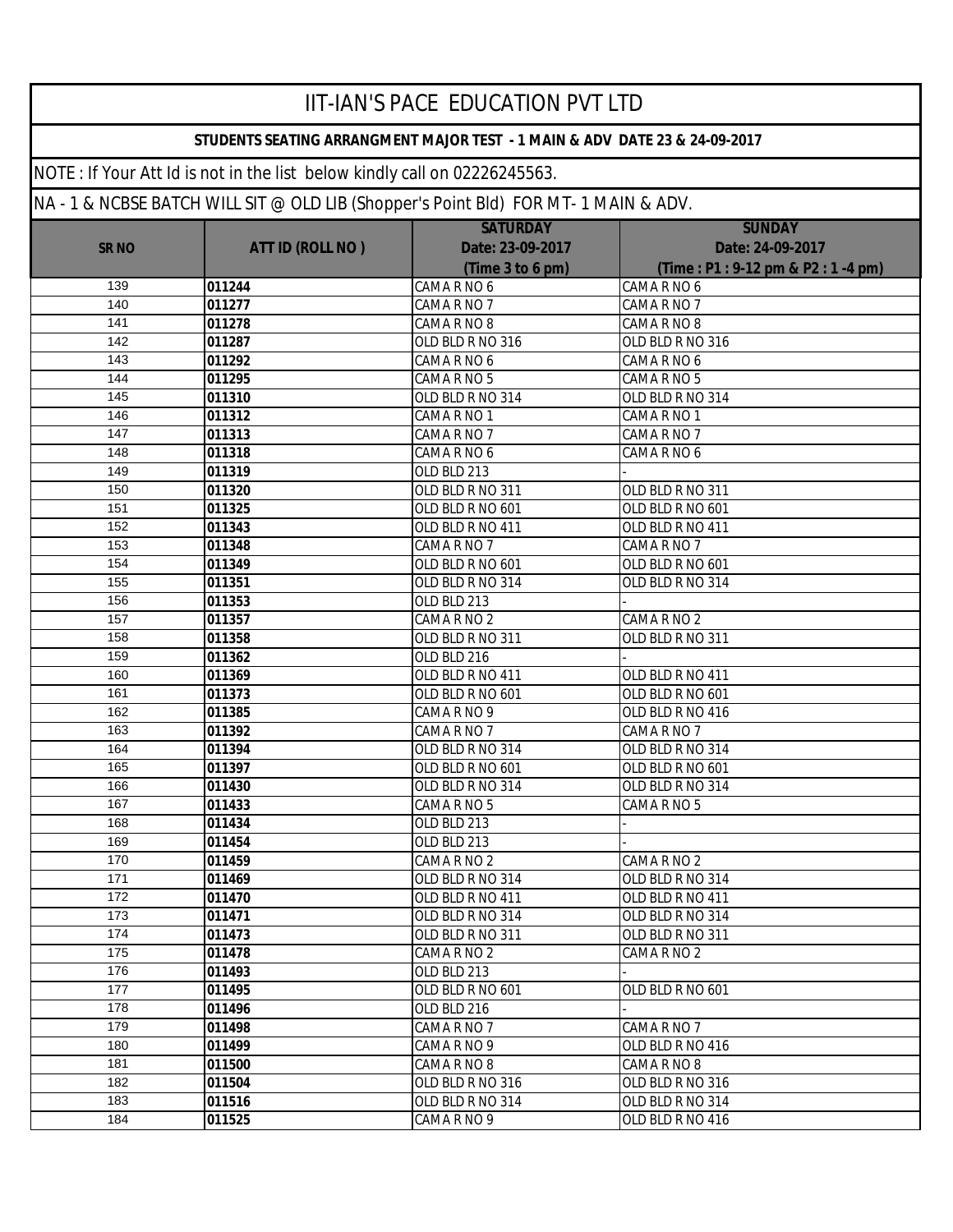|              |                                                                                 | <b>IIT-IAN'S PACE EDUCATION PVT LTD</b>                                    |                                  |
|--------------|---------------------------------------------------------------------------------|----------------------------------------------------------------------------|----------------------------------|
|              |                                                                                 | STUDENTS SEATING ARRANGMENT MAJOR TEST - 1 MAIN & ADV DATE 23 & 24-09-2017 |                                  |
|              | NOTE: If Your Att Id is not in the list below kindly call on 02226245563.       |                                                                            |                                  |
|              | NA-1& NCBSE BATCH WILL SIT @ OLD LIB (Shopper's Point Bld) FOR MT-1 MAIN & ADV. |                                                                            |                                  |
|              |                                                                                 | <b>SATURDAY</b>                                                            | <b>SUNDAY</b>                    |
| <b>SR NO</b> | <b>ATT ID (ROLL NO)</b>                                                         | Date: 23-09-2017                                                           | Date: 24-09-2017                 |
|              |                                                                                 | (Time 3 to 6 pm)                                                           | (Time: P1: 9-12 pm & P2: 1-4 pm) |
| 185          | 011531                                                                          | OLD BLD R NO 314                                                           | OLD BLD R NO 314                 |
| 186          | 011532                                                                          | CAMA R NO 9                                                                | OLD BLD R NO 416                 |
| 187          | 011537                                                                          | OLD BLD R NO 601                                                           | OLD BLD R NO 601                 |
| 188          | 011551                                                                          | CAMA R NO 9                                                                | OLD BLD R NO 416                 |
| 189          | 011552                                                                          | OLD BLD R NO 314                                                           | OLD BLD R NO 314                 |
| 190          | 011557                                                                          | CAMA R NO 7                                                                | CAMA R NO 7                      |
| 191          | 011560                                                                          | OLD BLD R NO 316                                                           | OLD BLD R NO 316                 |
| 192          | 011563                                                                          | OLD BLD R NO 316                                                           | OLD BLD R NO 316                 |
| 193          | 011565                                                                          | OLD BLD R NO 314                                                           | OLD BLD R NO 314                 |
| 194          | 011568                                                                          | CAMA R NO 2                                                                | CAMA R NO 2                      |
| 195          | 011569                                                                          | CAMA R NO 8                                                                | CAMA R NO 8                      |
| 196          | 011581                                                                          | OLD BLD R NO 411                                                           | OLD BLD R NO 411                 |
| 197          | 011583                                                                          | OLD BLD R NO 314                                                           | OLD BLD R NO 314                 |
| 198          | 011591                                                                          | OLD BLD R NO 316                                                           | OLD BLD R NO 316                 |
| 199          | 011617                                                                          | OLD BLD R NO 601                                                           | OLD BLD R NO 601                 |
| 200          | 011622                                                                          | OLD BLD R NO 311                                                           | OLD BLD R NO 311                 |
| 201          | 011625                                                                          | CAMA R NO 1                                                                | CAMA R NO 1                      |
| 202          | 011630                                                                          | OLD BLD R NO 601                                                           | OLD BLD R NO 601                 |
| 203          | 011631                                                                          | CAMA R NO 5                                                                | CAMA R NO 5                      |
| 204          | 011633                                                                          | OLD BLD 213                                                                |                                  |
| 205          | 011636                                                                          | OLD BLD R NO 311                                                           | OLD BLD R NO 311                 |
| 206          | 011639                                                                          | CAMA R NO 8                                                                | CAMA R NO 8                      |
| 207<br>208   | 011649                                                                          | CAMA R NO 8<br>OLD BLD 213                                                 | CAMA R NO 8                      |
| 209          | 011650                                                                          |                                                                            |                                  |
| 210          | 011653                                                                          | CAMA R NO 5                                                                | CAMA R NO 5<br>CAMA R NO 6       |
| 211          | 011654<br>011671                                                                | CAMA R NO 6<br>CAMA R NO 1                                                 | CAMA R NO 1                      |
| 212          | 011679                                                                          | OLD BLD R NO 316                                                           | OLD BLD R NO 316                 |
| 213          | 011689                                                                          | OLD BLD 213                                                                |                                  |
| 214          | 011690                                                                          | OLD BLD R NO 601                                                           | OLD BLD R NO 601                 |
| 215          | 011701                                                                          | CAMA R NO 5                                                                | CAMA R NO 5                      |
| 216          | 011714                                                                          | CAMA R NO 8                                                                | CAMA R NO 8                      |
| 217          | 011718                                                                          | CAMA R NO 6                                                                | CAMA R NO 6                      |
| 218          | 011725                                                                          | CAMA R NO 1                                                                | CAMA R NO 1                      |
| 219          | 011727                                                                          | CAMA R NO 6                                                                | CAMA R NO 6                      |
| 220          | 011728                                                                          | OLD BLD R NO 314                                                           | OLD BLD R NO 314                 |
| 221          | 011734                                                                          | OLD BLD R NO 411                                                           | OLD BLD R NO 411                 |
| 222          | 011742                                                                          | OLD BLD R NO 601                                                           | OLD BLD R NO 601                 |
| 223          | 011746                                                                          | OLD BLD R NO 316                                                           | OLD BLD R NO 316                 |
| 224          | 011752                                                                          | CAMA R NO 8                                                                | CAMA R NO 8                      |
| 225          | 011773                                                                          | OLD BLD 213                                                                |                                  |
| 226          | 011776                                                                          | OLD BLD 213                                                                |                                  |
| 227          | 011781                                                                          | OLD BLD 216                                                                |                                  |
| 228          | 011829                                                                          | OLD BLD R NO 411                                                           | OLD BLD R NO 411                 |
| 229          | 011831                                                                          | CAMA R NO 9                                                                | OLD BLD R NO 416                 |
| 230          | 011832                                                                          | CAMA R NO 2                                                                | CAMA R NO 2                      |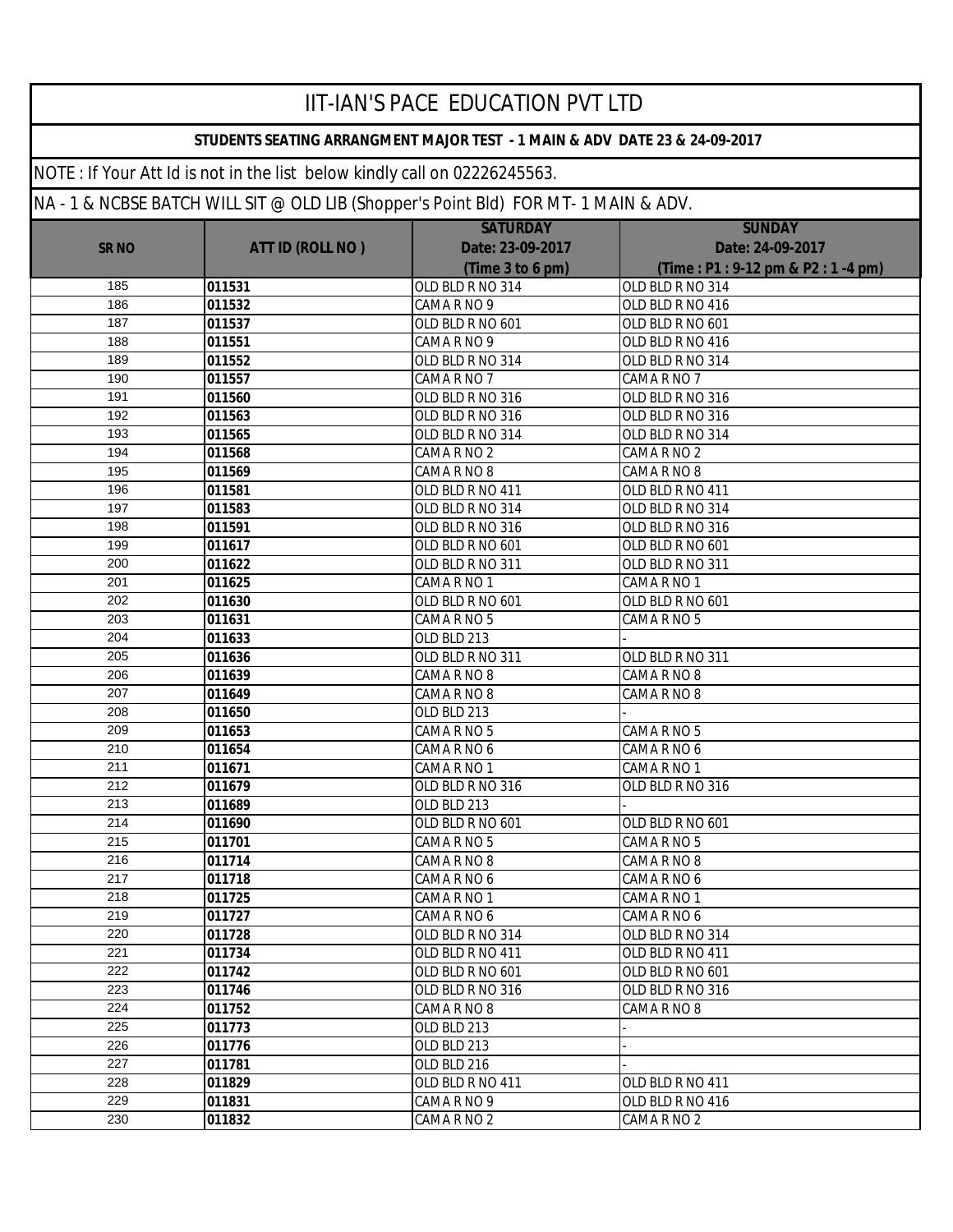|                  |                                                                                 | IIT-IAN'S PACE EDUCATION PVT LTD                                           |                                  |
|------------------|---------------------------------------------------------------------------------|----------------------------------------------------------------------------|----------------------------------|
|                  |                                                                                 | STUDENTS SEATING ARRANGMENT MAJOR TEST - 1 MAIN & ADV DATE 23 & 24-09-2017 |                                  |
|                  | NOTE: If Your Att Id is not in the list below kindly call on 02226245563.       |                                                                            |                                  |
|                  | NA-1& NCBSE BATCH WILL SIT @ OLD LIB (Shopper's Point BId) FOR MT-1 MAIN & ADV. |                                                                            |                                  |
|                  |                                                                                 | <b>SATURDAY</b>                                                            | <b>SUNDAY</b>                    |
| <b>SR NO</b>     | <b>ATT ID (ROLL NO)</b>                                                         | Date: 23-09-2017                                                           | Date: 24-09-2017                 |
|                  |                                                                                 | (Time 3 to 6 pm)                                                           | (Time: P1: 9-12 pm & P2: 1-4 pm) |
| 231              | 011914                                                                          | OLD BLD R NO 311                                                           | OLD BLD R NO 311                 |
| 232              | 011923                                                                          | OLD BLD R NO 411                                                           | OLD BLD R NO 411                 |
| 233              | 011955                                                                          | OLD BLD R NO 314                                                           | OLD BLD R NO 314                 |
| 234              | 011964                                                                          | OLD BLD R NO 601                                                           | OLD BLD R NO 601                 |
| 235              | 012024                                                                          | OLD BLD R NO 316                                                           | OLD BLD R NO 316                 |
| 236              | 012126                                                                          | CAMARNO <sub>5</sub>                                                       | CAMA R NO 5                      |
| 237              | 012149                                                                          | OLD BLD R NO 311                                                           | OLD BLD R NO 311                 |
| 238              | 012223                                                                          | CAMA R NO 8                                                                | CAMA R NO 8                      |
| 239              | 012318                                                                          | OLD BLD 213                                                                |                                  |
| 240              | 012323                                                                          | OLD BLD R NO 411                                                           | OLD BLD R NO 411                 |
| 241              | 012330                                                                          | CAMA R NO 2                                                                | CAMA R NO 2                      |
| 242              | 012336                                                                          | OLD BLD R NO 311                                                           | OLD BLD R NO 311                 |
| 243              | 012337                                                                          | OLD BLD 213                                                                |                                  |
| 244              | 012339                                                                          | OLD BLD 213                                                                |                                  |
| 245              | 012360                                                                          | OLD BLD R NO 314                                                           | OLD BLD R NO 314                 |
| 246              | 012363                                                                          | OLD BLD R NO 601                                                           | OLD BLD R NO 601                 |
| 247              | 012373                                                                          | OLD BLD R NO 314                                                           | OLD BLD R NO 314                 |
| 248              | 012396                                                                          | OLD BLD 213                                                                |                                  |
| 249              | 012401                                                                          | CAMA R NO 9                                                                | OLD BLD R NO 416                 |
| 250              | 012405                                                                          | OLD BLD 213                                                                |                                  |
| 251              | 012407                                                                          | OLD BLD 213                                                                |                                  |
| 252              | 012411                                                                          | OLD BLD 213                                                                |                                  |
| 253              | 012413                                                                          | CAMA R NO 5                                                                | CAMA R NO 5                      |
| 254              | 012419                                                                          | OLD BLD R NO 316                                                           | OLD BLD R NO 316                 |
| 255              | 012421                                                                          | CAMA R NO 9                                                                | OLD BLD R NO 416                 |
| 256              | 012424                                                                          | CAMA R NO 8                                                                | CAMA R NO 8                      |
| $\overline{257}$ | 012455                                                                          | CAMA R NO 6                                                                | CAMA R NO 6                      |
| 258              | 012473                                                                          | OLD BLD R NO 601                                                           | OLD BLD R NO 601                 |
| 259              | 012486                                                                          | CAMA R NO 6                                                                | CAMA R NO 6                      |
| 260              | 012487                                                                          | OLD BLD R NO 316                                                           | OLD BLD R NO 316                 |
| 261              | 012509                                                                          | OLD BLD R NO 316                                                           | OLD BLD R NO 316                 |
| 262              | 012513                                                                          | CAMA R NO 7                                                                | CAMA R NO 7                      |
| 263              | 012520                                                                          | OLD BLD R NO 311                                                           | OLD BLD R NO 311                 |
| 264              | 012530                                                                          | OLD BLD 213                                                                |                                  |
| 265              | 012533                                                                          | OLD BLD R NO 411                                                           | OLD BLD R NO 411                 |
| 266              | 012537                                                                          | OLD BLD 213                                                                |                                  |
| 267              | 012554                                                                          | OLD BLD R NO 314                                                           | OLD BLD R NO 314                 |
| 268              | 012555                                                                          | OLD BLD R NO 601                                                           | OLD BLD R NO 601                 |
| 269              | 012556                                                                          | OLD BLD R NO 311                                                           | OLD BLD R NO 311                 |
| 270              | 012558                                                                          | OLD BLD R NO 311                                                           | OLD BLD R NO 311                 |
| 271              | 012565                                                                          | CAMA R NO 5                                                                | CAMA R NO 5                      |
| 272              | 012567                                                                          | OLD BLD R NO 314                                                           | OLD BLD R NO 314                 |
| 273              | 012568                                                                          | CAMA R NO 2                                                                | CAMA R NO 2                      |
| 274              | 012577                                                                          | OLD BLD 213                                                                |                                  |
| 275              | 012596                                                                          | CAMA R NO 2                                                                | CAMA R NO 2                      |
| 276              | 012628                                                                          | OLD BLD R NO 316                                                           | OLD BLD R NO 316                 |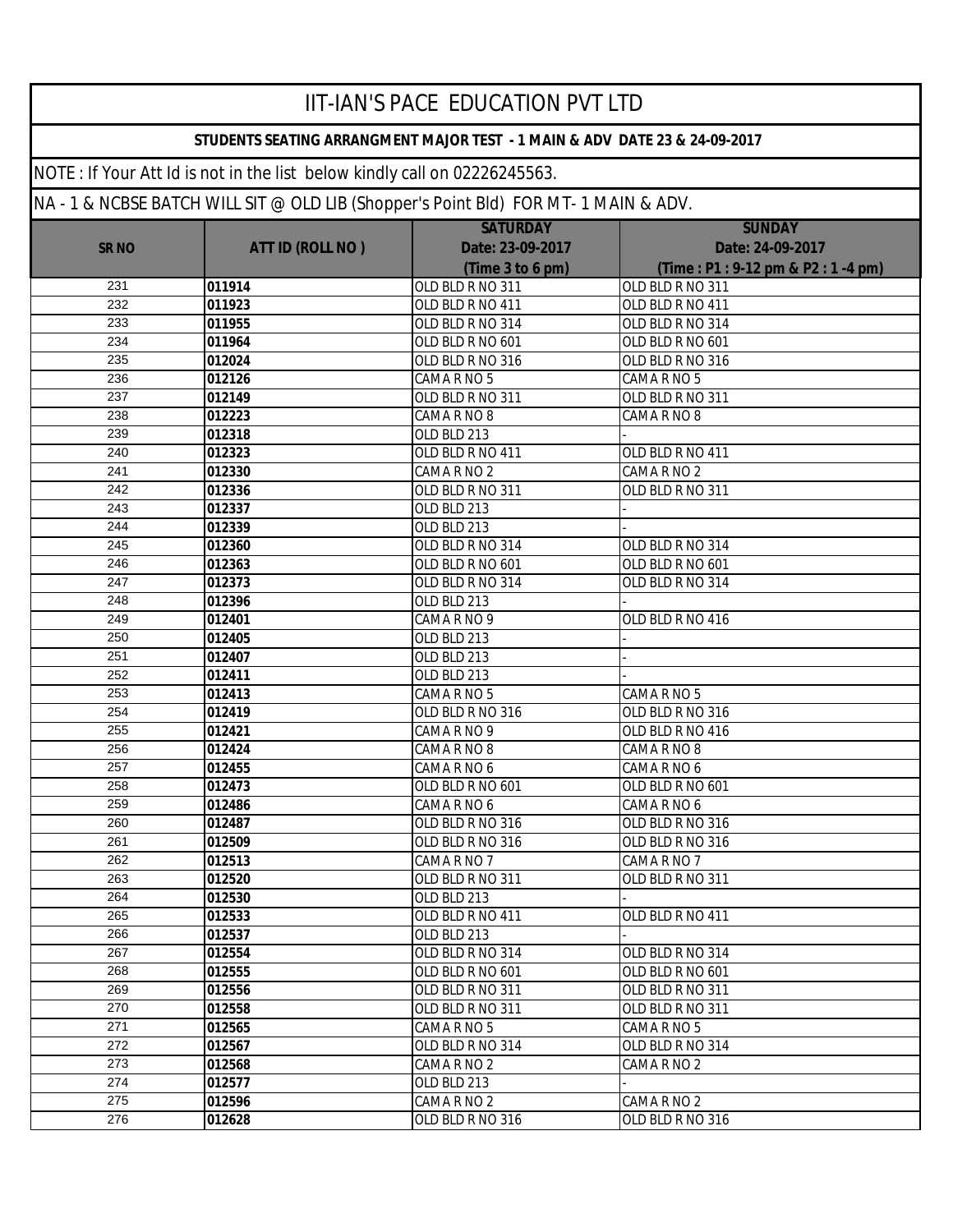|              |                                                                                     | IIT-IAN'S PACE EDUCATION PVT LTD                                           |                                  |
|--------------|-------------------------------------------------------------------------------------|----------------------------------------------------------------------------|----------------------------------|
|              |                                                                                     | STUDENTS SEATING ARRANGMENT MAJOR TEST - 1 MAIN & ADV DATE 23 & 24-09-2017 |                                  |
|              | NOTE: If Your Att Id is not in the list below kindly call on 02226245563.           |                                                                            |                                  |
|              | NA - 1 & NCBSE BATCH WILL SIT @ OLD LIB (Shopper's Point BId) FOR MT- 1 MAIN & ADV. |                                                                            |                                  |
|              |                                                                                     | <b>SATURDAY</b>                                                            | <b>SUNDAY</b>                    |
| <b>SR NO</b> | <b>ATT ID (ROLL NO)</b>                                                             | Date: 23-09-2017                                                           | Date: 24-09-2017                 |
|              |                                                                                     | (Time 3 to 6 pm)                                                           | (Time: P1: 9-12 pm & P2: 1-4 pm) |
| 277          | 012646                                                                              | OLD BLD R NO 311                                                           | OLD BLD R NO 311                 |
| 278          | 012666                                                                              | OLD BLD R NO 411                                                           | OLD BLD R NO 411                 |
| 279          | 012674                                                                              | OLD BLD R NO 316                                                           | OLD BLD R NO 316                 |
| 280          | 012689                                                                              | OLD BLD R NO 311                                                           | OLD BLD R NO 311                 |
| 281          | 012695                                                                              | CAMA R NO 9                                                                | OLD BLD R NO 416                 |
| 282          | 012698                                                                              | OLD BLD R NO 601                                                           | OLD BLD R NO 601                 |
| 283          | 012762                                                                              | OLD BLD 213                                                                |                                  |
| 284          | 012782                                                                              | OLD BLD R NO 316                                                           | OLD BLD R NO 316                 |
| 285          | 012801                                                                              | OLD BLD R NO 314                                                           | OLD BLD R NO 314                 |
| 286          | 012861                                                                              | OLD BLD R NO 601                                                           | OLD BLD R NO 601                 |
| 287          | 012877                                                                              | CAMA R NO 2                                                                | CAMA R NO 2                      |
| 288          | 012878                                                                              | OLD BLD R NO 411                                                           | OLD BLD R NO 411                 |
| 289          | 012887                                                                              | OLD BLD R NO 311                                                           | OLD BLD R NO 311                 |
| 290          | 012932                                                                              | CAMA R NO 2                                                                | CAMA R NO 2                      |
| 291          | 012952                                                                              | OLD BLD 213                                                                |                                  |
| 292          | 012960                                                                              | OLD BLD R NO 314                                                           | OLD BLD R NO 314                 |
| 293          | 012987                                                                              | OLD BLD R NO 311                                                           | OLD BLD R NO 311                 |
| 294          | 012994                                                                              | CAMA R NO 9                                                                | OLD BLD R NO 416                 |
| 295          | 013001                                                                              | CAMA R NO 8                                                                | CAMA R NO 8                      |
| 296          | 013006                                                                              | OLD BLD R NO 601                                                           | OLD BLD R NO 601                 |
| 297          | 013007                                                                              | OLD BLD R NO 311                                                           | OLD BLD R NO 311                 |
| 298          | 013021                                                                              | CAMA R NO 7                                                                | CAMA R NO 7                      |
| 299          | 013022                                                                              | OLD BLD 213                                                                |                                  |
| 300          | 013034                                                                              | CAMA R NO 2                                                                | CAMA R NO 2                      |
| 301          | 013035                                                                              | CAMA R NO 8                                                                | CAMA R NO 8                      |
| 302          | 013036                                                                              | CAMA R NO 5                                                                | CAMA R NO 5                      |
| 303          | 013093                                                                              | CAMA R NO 1                                                                | CAMA R NO 1                      |
| 304          | 013134                                                                              | OLD BLD R NO 316                                                           | OLD BLD R NO 316                 |
| 305          | 013136                                                                              | CAMA R NO 7                                                                | CAMA R NO 7                      |
| 306          | 013161                                                                              | OLD BLD R NO 314                                                           | OLD BLD R NO 314                 |
| 307          | 013165                                                                              | OLD BLD R NO 601                                                           | OLD BLD R NO 601                 |
| 308          | 013192                                                                              | OLD BLD R NO 411                                                           | OLD BLD R NO 411                 |
| 309          | 013249                                                                              | OLD BLD R NO 601                                                           | OLD BLD R NO 601                 |
| 310          | 013289                                                                              | CAMA R NO 1                                                                | CAMA R NO 1                      |
| 311          | 013293                                                                              | OLD BLD R NO 311                                                           | OLD BLD R NO 311                 |
| 312          | 013298                                                                              | CAMA R NO 5                                                                | CAMA R NO 5                      |
| 313          | 013301                                                                              | OLD BLD R NO 311                                                           | OLD BLD R NO 311                 |
| 314          | 013303                                                                              | OLD BLD R NO 314                                                           | OLD BLD R NO 314                 |
| 315          | 013307                                                                              | OLD BLD R NO 311                                                           | OLD BLD R NO 311                 |
| 316          | 013320                                                                              | CAMA R NO 7                                                                | CAMA R NO 7                      |
| 317          | 013348                                                                              | OLD BLD R NO 314                                                           | OLD BLD R NO 314                 |
| 318          | 013361                                                                              | CAMA R NO 6                                                                | CAMA R NO 6                      |
| 319          | 013367                                                                              | CAMA R NO 5                                                                | CAMA R NO 5                      |
| 320          | 013371                                                                              | OLD BLD R NO 411                                                           | OLD BLD R NO 411                 |
| 321          | 013397                                                                              | OLD BLD R NO 601                                                           | OLD BLD R NO 601                 |
| 322          | 013402                                                                              | OLD BLD R NO 601                                                           | OLD BLD R NO 601                 |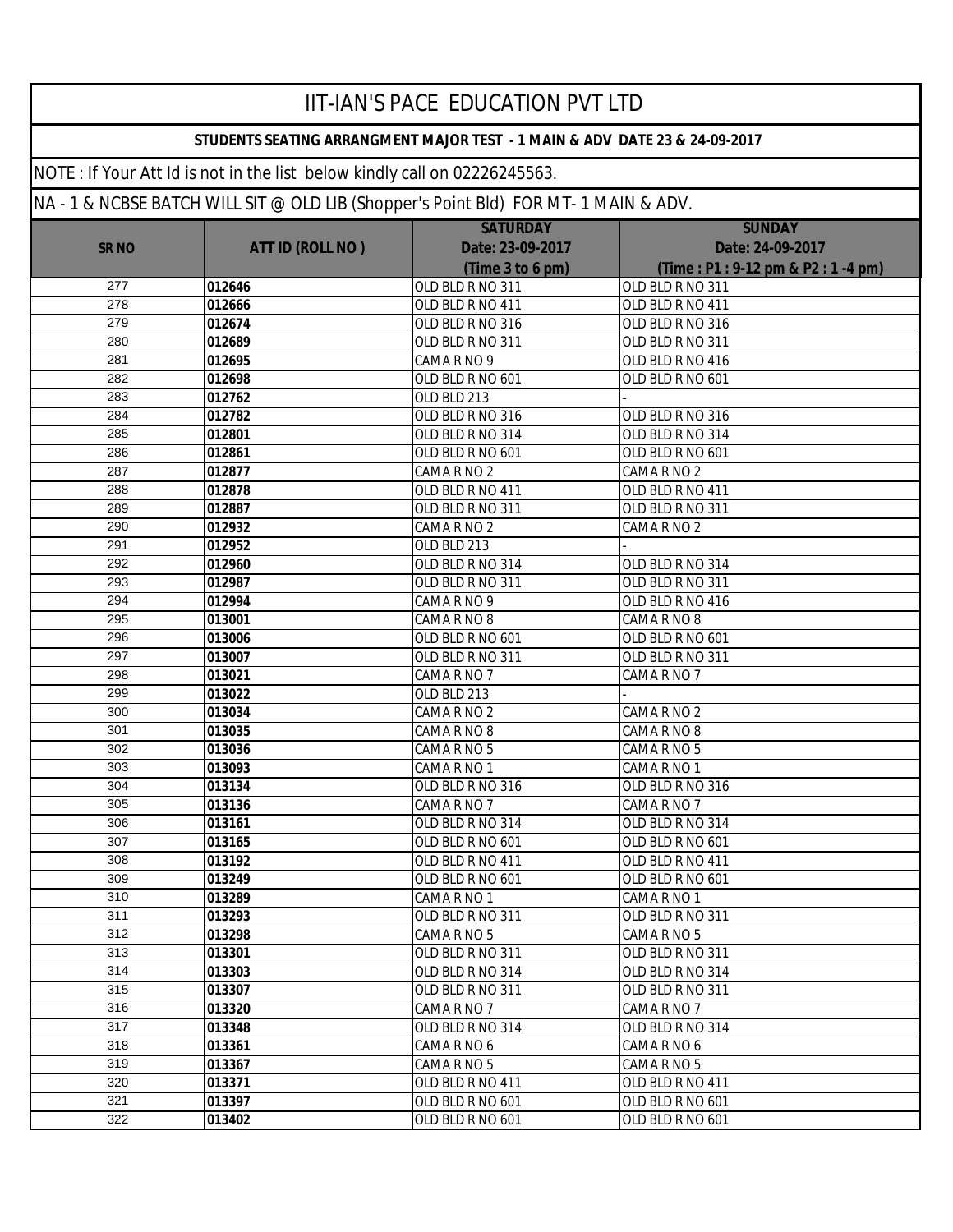|              |                                                                                     | <b>IIT-IAN'S PACE EDUCATION PVT LTD</b>                                    |                                  |
|--------------|-------------------------------------------------------------------------------------|----------------------------------------------------------------------------|----------------------------------|
|              |                                                                                     | STUDENTS SEATING ARRANGMENT MAJOR TEST - 1 MAIN & ADV DATE 23 & 24-09-2017 |                                  |
|              | NOTE: If Your Att Id is not in the list below kindly call on 02226245563.           |                                                                            |                                  |
|              | NA - 1 & NCBSE BATCH WILL SIT @ OLD LIB (Shopper's Point Bld) FOR MT- 1 MAIN & ADV. |                                                                            |                                  |
|              |                                                                                     | <b>SATURDAY</b>                                                            | <b>SUNDAY</b>                    |
| <b>SR NO</b> | <b>ATT ID (ROLL NO)</b>                                                             | Date: 23-09-2017                                                           | Date: 24-09-2017                 |
|              |                                                                                     | (Time 3 to 6 pm)                                                           | (Time: P1: 9-12 pm & P2: 1-4 pm) |
| 323          | 013414                                                                              | OLD BLD R NO 316                                                           | OLD BLD R NO 316                 |
| 324          | 013434                                                                              | OLD BLD R NO 601                                                           | OLD BLD R NO 601                 |
| 325          | 013446                                                                              | CAMA R NO 2                                                                | CAMA R NO 2                      |
| 326          | 013449                                                                              | CAMA R NO 9                                                                | OLD BLD R NO 416                 |
| 327          | 013458                                                                              | OLD BLD 213                                                                |                                  |
| 328          | 013465                                                                              | CAMA R NO 2                                                                | CAMA R NO 2                      |
| 329          | 013488                                                                              | CAMA R NO 7                                                                | CAMA R NO 7                      |
| 330          | 013493                                                                              | OLD BLD 213                                                                |                                  |
| 331          | 013497                                                                              | CAMA R NO 8                                                                | CAMA R NO 8                      |
| 332          | 013588                                                                              | OLD BLD 213                                                                |                                  |
| 333          | 013599                                                                              | OLD BLD R NO 311                                                           | OLD BLD R NO 311                 |
| 334          | 013603                                                                              | OLD BLD 216                                                                |                                  |
| 335          | 013631                                                                              | CAMA R NO 9                                                                | OLD BLD R NO 416                 |
| 336          | 013658                                                                              | OLD BLD R NO 316                                                           | OLD BLD R NO 316                 |
| 337          | 013659                                                                              | OLD BLD R NO 316                                                           | OLD BLD R NO 316                 |
| 338          | 013699                                                                              | CAMA R NO 9                                                                | OLD BLD R NO 416                 |
| 339          | 013700                                                                              | OLD BLD R NO 311                                                           | OLD BLD R NO 311                 |
| 340          | 013708                                                                              | CAMA R NO 8                                                                | CAMA R NO 8                      |
| 341          | 013721                                                                              | OLD BLD 213                                                                |                                  |
| 342          | 013729                                                                              | CAMA R NO 1                                                                | CAMA R NO 1                      |
| 343          | 013747                                                                              | OLD BLD R NO 314                                                           | OLD BLD R NO 314                 |
| 344          | 013755                                                                              | OLD BLD R NO 316                                                           | OLD BLD R NO 316                 |
| 345          | 013811                                                                              | OLD BLD R NO 314                                                           | OLD BLD R NO 314                 |
| 346          | 013824                                                                              | OLD BLD R NO 311                                                           | OLD BLD R NO 311                 |
| 347          | 013847                                                                              | CAMARNO <sub>9</sub>                                                       | OLD BLD R NO 416                 |
| 348          | 013850                                                                              | OLD BLD R NO 316                                                           | OLD BLD R NO 316                 |
| 349          | 013856                                                                              | CAMA R NO 9                                                                | OLD BLD R NO 416                 |
| 350          | 013879                                                                              | CAMA R NO 8                                                                | CAMA R NO 8                      |
| 351          | 013888                                                                              | CAMA R NO 8                                                                | CAMA R NO 8                      |
| 352          | 013893                                                                              | OLD BLD R NO 311                                                           | OLD BLD R NO 311                 |
| 353          | 013910                                                                              | OLD BLD R NO 311                                                           | OLD BLD R NO 311                 |
| 354          | 013920                                                                              | OLD BLD 213                                                                |                                  |
| 355          | 013949                                                                              | OLD BLD 213                                                                |                                  |
| 356          | 013986                                                                              | OLD BLD R NO 316                                                           | OLD BLD R NO 316                 |
| 357          | 013989                                                                              | OLD BLD R NO 601                                                           | OLD BLD R NO 601                 |
| 358          | 013997                                                                              | OLD BLD R NO 314                                                           | OLD BLD R NO 314                 |
| 359          | 014046                                                                              | OLD BLD R NO 314                                                           | OLD BLD R NO 314                 |
| 360          | 014106                                                                              | OLD BLD 213                                                                |                                  |
| 361          | 014192                                                                              | OLD BLD R NO 314                                                           | OLD BLD R NO 314                 |
| 362          | 014281                                                                              | CAMA R NO 6                                                                | CAMA R NO 6                      |
| 363          | 014297                                                                              | OLD BLD R NO 601                                                           | OLD BLD R NO 601                 |
| 364          | 014309                                                                              | CAMA R NO 5                                                                | CAMA R NO 5                      |
| 365          | 014385                                                                              | OLD BLD R NO 411                                                           | OLD BLD R NO 411                 |
| 366          | 014397                                                                              | CAMA R NO 8                                                                | CAMA R NO 8                      |
| 367          | 014400                                                                              | OLD BLD R NO 316                                                           | OLD BLD R NO 316                 |
| 368          | 014405                                                                              | CAMA R NO 6                                                                | CAMA R NO 6                      |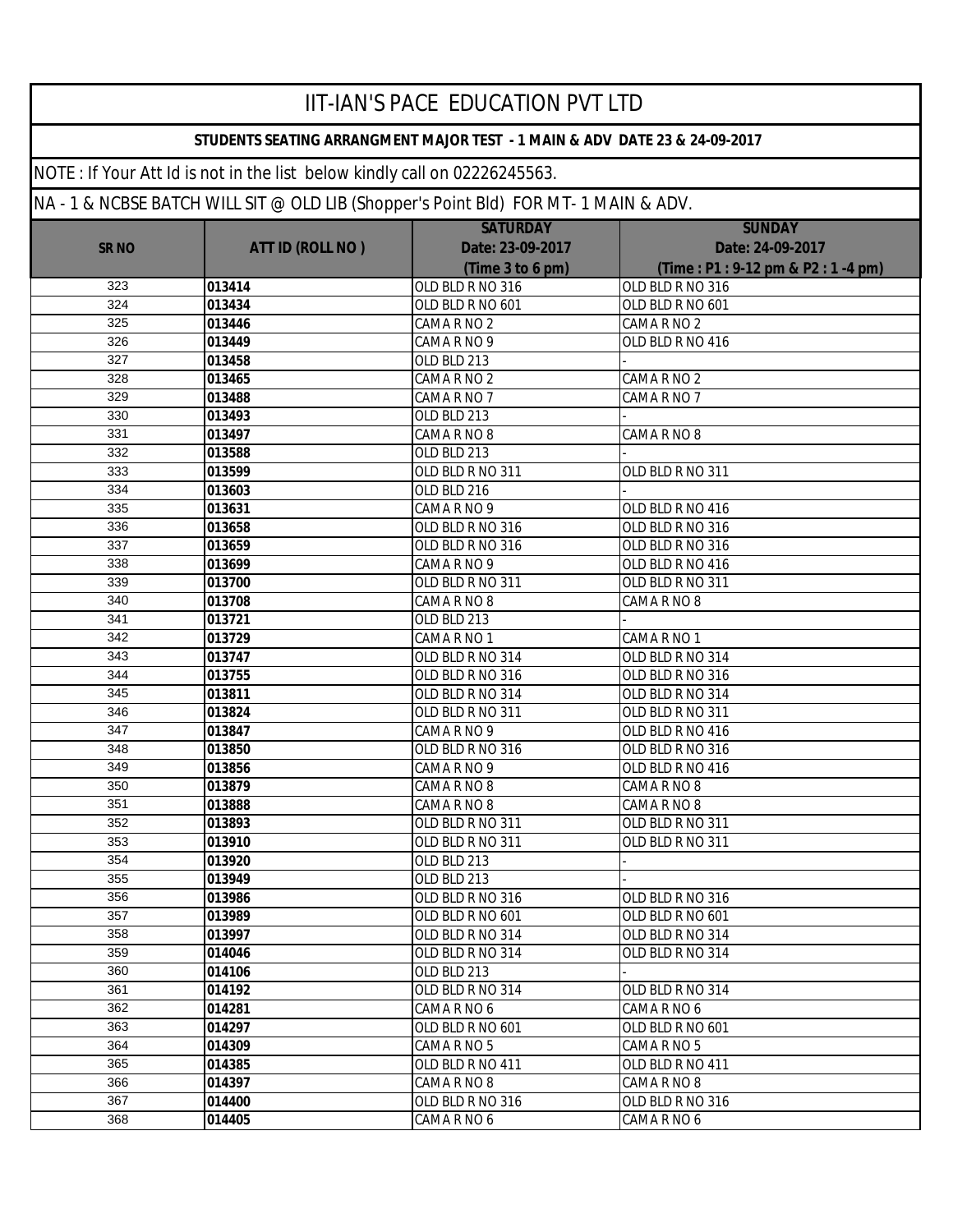|              |                                                                                     | <b>IIT-IAN'S PACE EDUCATION PVT LTD</b>                                    |                                  |
|--------------|-------------------------------------------------------------------------------------|----------------------------------------------------------------------------|----------------------------------|
|              |                                                                                     | STUDENTS SEATING ARRANGMENT MAJOR TEST - 1 MAIN & ADV DATE 23 & 24-09-2017 |                                  |
|              | NOTE: If Your Att Id is not in the list below kindly call on 02226245563.           |                                                                            |                                  |
|              | NA - 1 & NCBSE BATCH WILL SIT @ OLD LIB (Shopper's Point Bld) FOR MT- 1 MAIN & ADV. |                                                                            |                                  |
|              |                                                                                     | <b>SATURDAY</b>                                                            | <b>SUNDAY</b>                    |
| <b>SR NO</b> | <b>ATT ID (ROLL NO)</b>                                                             | Date: 23-09-2017                                                           | Date: 24-09-2017                 |
|              |                                                                                     | (Time 3 to 6 pm)                                                           | (Time: P1: 9-12 pm & P2: 1-4 pm) |
| 369          | 014407                                                                              | CAMA R NO 7                                                                | CAMA R NO 7                      |
| 370          | 014418                                                                              | CAMA R NO 5                                                                | CAMA R NO 5                      |
| 371          | 014431                                                                              | OLD BLD R NO 411                                                           | OLD BLD R NO 411                 |
| 372          | 014439                                                                              | OLD BLD R NO 311                                                           | OLD BLD R NO 311                 |
| 373          | 014442                                                                              | OLD BLD R NO 601                                                           | OLD BLD R NO 601                 |
| 374          | 014443                                                                              | OLD BLD R NO 314                                                           | OLD BLD R NO 314                 |
| 375          | 014444                                                                              | OLD BLD R NO 311                                                           | OLD BLD R NO 311                 |
| 376          | 014510                                                                              | OLD BLD 216                                                                |                                  |
| 377          | 014521                                                                              | OLD BLD R NO 311                                                           | OLD BLD R NO 311                 |
| 378          | 014531                                                                              | OLD BLD 213                                                                |                                  |
| 379          | 014532                                                                              | OLD BLD 216                                                                |                                  |
| 380          | 014535                                                                              | OLD BLD R NO 314                                                           | OLD BLD R NO 314                 |
| 381          | 014541                                                                              | CAMA R NO 2                                                                | CAMA R NO 2                      |
| 382          | 014551                                                                              | OLD BLD 213                                                                |                                  |
| 383          | 014562                                                                              | OLD BLD R NO 316                                                           | OLD BLD R NO 316                 |
| 384          | 014583                                                                              | OLD BLD R NO 316                                                           | OLD BLD R NO 316                 |
| 385          | 014591                                                                              | OLD BLD R NO 601                                                           | OLD BLD R NO 601                 |
| 386          | 014598                                                                              | CAMA R NO 6                                                                | CAMA R NO 6                      |
| 387          | 014606                                                                              | CAMA R NO 6                                                                | CAMA R NO 6                      |
| 388          | 014607                                                                              | OLD BLD R NO 316                                                           | OLD BLD R NO 316                 |
| 389          | 014631                                                                              | CAMA R NO 6                                                                | CAMA R NO 6                      |
| 390          | 014633                                                                              | CAMA R NO 6                                                                | CAMA R NO 6                      |
| 391          | 014637                                                                              | CAMA R NO 9                                                                | OLD BLD R NO 416                 |
| 392          | 014642                                                                              | OLD BLD R NO 311                                                           | OLD BLD R NO 311                 |
| 393          | 014643                                                                              | OLD BLD R NO 314                                                           | OLD BLD R NO 314                 |
| 394          | 014647                                                                              | OLD BLD 213                                                                |                                  |
| 395          | 014707                                                                              | OLD BLD R NO 601                                                           | OLD BLD R NO 601                 |
| 396          | 014718                                                                              | CAMA R NO 1                                                                | CAMA R NO 1                      |
| 397          | 014720                                                                              | OLD BLD R NO 601                                                           | OLD BLD R NO 601                 |
| 398          | 014725                                                                              | CAMA R NO 7                                                                | CAMA R NO 7                      |
| 399          | 014730                                                                              | OLD BLD 213                                                                |                                  |
| 400          | 014748                                                                              | CAMA R NO 7                                                                | CAMA R NO 7                      |
| 401          | 014766                                                                              | OLD BLD 213                                                                |                                  |
| 402          | 014785                                                                              | CAMA R NO 9                                                                | OLD BLD R NO 416                 |
| 403          | 014788                                                                              | CAMA R NO 8                                                                | CAMA R NO 8                      |
| 404          | 014812                                                                              | CAMA R NO 1                                                                | CAMA R NO 1                      |
| 405          | 014836                                                                              | OLD BLD 213                                                                |                                  |
| 406          | 014904                                                                              | OLD BLD 213                                                                |                                  |
| 407          | 014911                                                                              | OLD BLD R NO 411                                                           | OLD BLD R NO 411                 |
| 408          | 014927                                                                              | OLD BLD R NO 411                                                           | OLD BLD R NO 411                 |
| 409          | 014963                                                                              | CAMA R NO 9                                                                | OLD BLD R NO 416                 |
| 410          | 014970                                                                              | OLD BLD 213                                                                |                                  |
| 411          | 014982                                                                              | OLD BLD R NO 314                                                           | OLD BLD R NO 314                 |
| 412          | 014991                                                                              | OLD BLD R NO 411                                                           | OLD BLD R NO 411                 |
| 413          | 014997                                                                              | OLD BLD R NO 314                                                           | OLD BLD R NO 314                 |
| 414          | 015006                                                                              | OLD BLD R NO 601                                                           | OLD BLD R NO 601                 |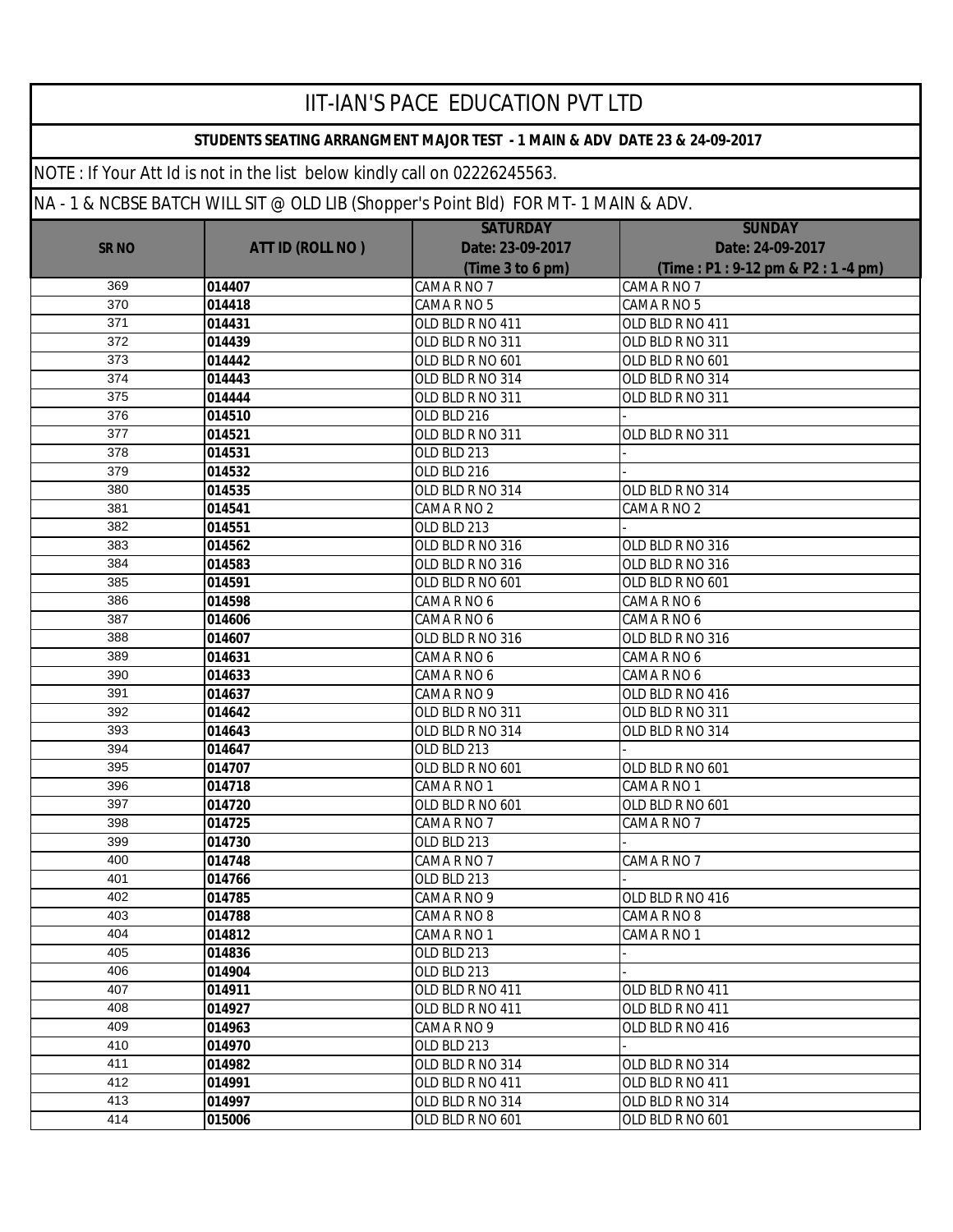|              |                                                                                     | <b>IIT-IAN'S PACE EDUCATION PVT LTD</b>                                    |                                  |
|--------------|-------------------------------------------------------------------------------------|----------------------------------------------------------------------------|----------------------------------|
|              |                                                                                     | STUDENTS SEATING ARRANGMENT MAJOR TEST - 1 MAIN & ADV DATE 23 & 24-09-2017 |                                  |
|              | NOTE: If Your Att Id is not in the list below kindly call on 02226245563.           |                                                                            |                                  |
|              | NA - 1 & NCBSE BATCH WILL SIT @ OLD LIB (Shopper's Point Bld) FOR MT- 1 MAIN & ADV. |                                                                            |                                  |
|              |                                                                                     | <b>SATURDAY</b>                                                            | <b>SUNDAY</b>                    |
| <b>SR NO</b> | <b>ATT ID (ROLL NO)</b>                                                             | Date: 23-09-2017                                                           | Date: 24-09-2017                 |
|              |                                                                                     | (Time 3 to 6 pm)                                                           | (Time: P1: 9-12 pm & P2: 1-4 pm) |
| 415          | 015010                                                                              | OLD BLD R NO 314                                                           | OLD BLD R NO 314                 |
| 416          | 015013                                                                              | OLD BLD R NO 601                                                           | OLD BLD R NO 601                 |
| 417          | 015016                                                                              | OLD BLD R NO 601                                                           | OLD BLD R NO 601                 |
| 418          | 015017                                                                              | OLD BLD R NO 314                                                           | OLD BLD R NO 314                 |
| 419          | 015019                                                                              | OLD BLD 213                                                                |                                  |
| 420          | 015021                                                                              | OLD BLD R NO 601                                                           | OLD BLD R NO 601                 |
| 421          | 015023                                                                              | OLD BLD R NO 314                                                           | OLD BLD R NO 314                 |
| 422          | 015025                                                                              | CAMA R NO 7                                                                | CAMA R NO 7                      |
| 423          | 015028                                                                              | OLD BLD R NO 311                                                           | OLD BLD R NO 311                 |
| 424          | 015031                                                                              | CAMA R NO 9                                                                | OLD BLD R NO 416                 |
| 425          | 015038                                                                              | OLD BLD R NO 411                                                           | OLD BLD R NO 411                 |
| 426          | 015060                                                                              | OLD BLD R NO 316                                                           | OLD BLD R NO 316                 |
| 427          | 015089                                                                              | OLD BLD 213                                                                |                                  |
| 428          | 015115                                                                              | OLD BLD R NO 601                                                           | OLD BLD R NO 601                 |
| 429          | 015131                                                                              | OLD BLD 213                                                                |                                  |
| 430          | 015136                                                                              | CAMA R NO 8                                                                | CAMA R NO 8                      |
| 431          | 015148                                                                              | CAMA R NO 7                                                                | CAMA R NO 7                      |
| 432          | 015151                                                                              | CAMA R NO 5                                                                | CAMA R NO 5                      |
| 433          | 015159                                                                              | OLD BLD R NO 314                                                           | OLD BLD R NO 314                 |
| 434          | 015187                                                                              | OLD BLD R NO 411                                                           | OLD BLD R NO 411                 |
| 435          | 015194                                                                              | OLD BLD R NO 311                                                           | OLD BLD R NO 311                 |
| 436          | 015197                                                                              | OLD BLD R NO 316                                                           | OLD BLD R NO 316                 |
| 437          | 015202                                                                              | CAMA R NO 1                                                                | CAMA R NO 1                      |
| 438          | 015224                                                                              | OLD BLD R NO 314                                                           | OLD BLD R NO 314                 |
| 439          | 015235                                                                              | CAMA R NO 6                                                                | CAMA R NO 6                      |
| 440          | 015252                                                                              | CAMA R NO 1                                                                | CAMA R NO 1                      |
| 441          | 015313                                                                              | OLD BLD R NO 311                                                           | OLD BLD R NO 311                 |
| 442          | 015339                                                                              | OLD BLD R NO 311                                                           | OLD BLD R NO 311                 |
| 443          | 015382                                                                              | OLD BLD R NO 411                                                           | OLD BLD R NO 411                 |
| 444          | 015420                                                                              | OLD BLD R NO 314                                                           | OLD BLD R NO 314                 |
| 445          | 015427                                                                              | OLD BLD 213                                                                |                                  |
| 446          | 015438                                                                              | CAMA R NO 6                                                                | CAMA R NO 6                      |
| 447          | 015448                                                                              | OLD BLD R NO 314                                                           | OLD BLD R NO 314                 |
| 448          | 015498                                                                              | OLD BLD R NO 316                                                           | OLD BLD R NO 316                 |
| 449          | 015503                                                                              | CAMA R NO 9                                                                | OLD BLD R NO 416                 |
| 450          | 015504                                                                              | CAMA R NO 9                                                                | OLD BLD R NO 416                 |
| 451          | 015506                                                                              | CAMA R NO 8                                                                | CAMA R NO 8                      |
| 452          | 015513                                                                              | OLD BLD R NO 601                                                           | OLD BLD R NO 601                 |
| 453          | 015529                                                                              | CAMA R NO 9                                                                | OLD BLD R NO 416                 |
| 454          | 015531                                                                              | OLD BLD 213                                                                |                                  |
| 455          | 015543                                                                              | OLD BLD R NO 316                                                           | OLD BLD R NO 316                 |
| 456          | 015550                                                                              | OLD BLD R NO 314                                                           | OLD BLD R NO 314                 |
| 457          | 015559                                                                              | CAMA R NO 7                                                                | CAMA R NO 7                      |
| 458          | 015573                                                                              | OLD BLD 213                                                                |                                  |
| 459          | 015589                                                                              | CAMA R NO 6                                                                | CAMA R NO 6                      |
| 460          | 015639                                                                              | CAMA R NO 5                                                                | CAMA R NO 5                      |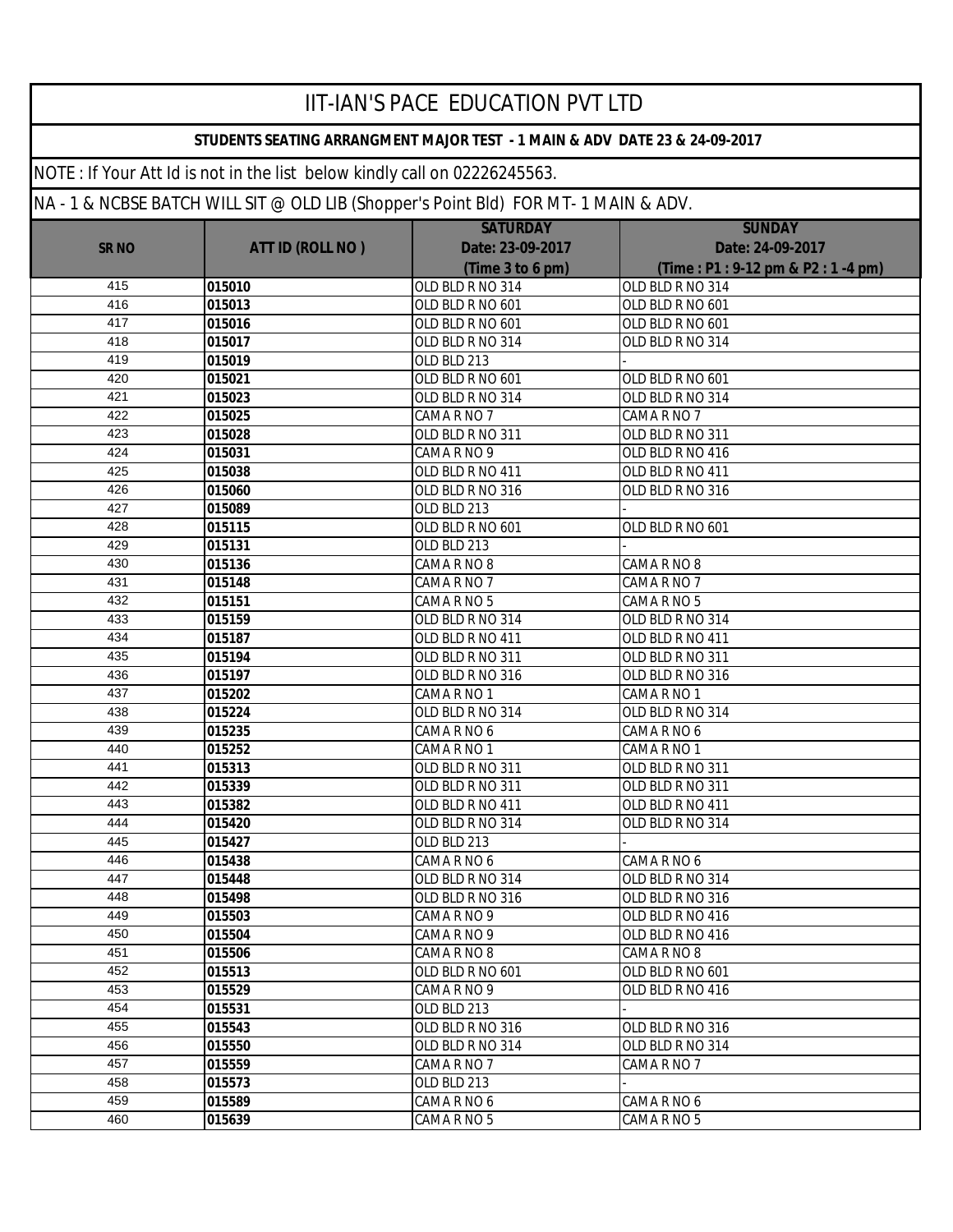|              |                                                                           | <b>IIT-IAN'S PACE EDUCATION PVT LTD</b>                                             |                                  |
|--------------|---------------------------------------------------------------------------|-------------------------------------------------------------------------------------|----------------------------------|
|              |                                                                           | STUDENTS SEATING ARRANGMENT MAJOR TEST - 1 MAIN & ADV DATE 23 & 24-09-2017          |                                  |
|              | NOTE: If Your Att Id is not in the list below kindly call on 02226245563. |                                                                                     |                                  |
|              |                                                                           | NA - 1 & NCBSE BATCH WILL SIT @ OLD LIB (Shopper's Point Bld) FOR MT- 1 MAIN & ADV. |                                  |
|              |                                                                           | <b>SATURDAY</b>                                                                     | <b>SUNDAY</b>                    |
| <b>SR NO</b> | <b>ATT ID (ROLL NO)</b>                                                   | Date: 23-09-2017                                                                    | Date: 24-09-2017                 |
|              |                                                                           | (Time 3 to 6 pm)                                                                    | (Time: P1: 9-12 pm & P2: 1-4 pm) |
| 461          | 015642                                                                    | OLD BLD R NO 314                                                                    | OLD BLD R NO 314                 |
| 462          | 015648                                                                    | OLD BLD R NO 314                                                                    | OLD BLD R NO 314                 |
| 463          | 015649                                                                    | OLD BLD R NO 311                                                                    | OLD BLD R NO 311                 |
| 464          | 015665                                                                    | CAMA R NO 5                                                                         | CAMA R NO 5                      |
| 465          | 015675                                                                    | OLD BLD R NO 316                                                                    | OLD BLD R NO 316                 |
| 466          | 015676                                                                    | CAMA R NO 1                                                                         | CAMA R NO 1                      |
| 467          | 015680                                                                    | CAMA R NO 6                                                                         | CAMA R NO 6                      |
| 468          | 015738                                                                    | OLD BLD R NO 311                                                                    | OLD BLD R NO 311                 |
| 469          | 015751                                                                    | OLD BLD R NO 601                                                                    | OLD BLD R NO 601                 |
| 470          | 015754                                                                    | OLD BLD R NO 411                                                                    | OLD BLD R NO 411                 |
| 471          | 015756                                                                    | CAMA R NO 2                                                                         | CAMA R NO 2                      |
| 472          | 015822                                                                    | OLD BLD R NO 311                                                                    | OLD BLD R NO 311                 |
| 473          | 015831                                                                    | CAMA R NO 7                                                                         | CAMA R NO 7                      |
| 474          | 015851                                                                    | CAMA R NO 1                                                                         | CAMA R NO 1                      |
| 475          | 015857                                                                    | OLD BLD 213                                                                         |                                  |
| 476          | 015870                                                                    | OLD BLD R NO 601                                                                    | OLD BLD R NO 601                 |
| 477          | 015891                                                                    | CAMA R NO 1                                                                         | CAMA R NO 1                      |
| 478          | 015916                                                                    | CAMA R NO 6                                                                         | CAMA R NO 6                      |
| 479          | 015928                                                                    | OLD BLD R NO 411                                                                    | OLD BLD R NO 411                 |
| 480          | 015943                                                                    | OLD BLD 216                                                                         |                                  |
| 481          | 015945                                                                    | OLD BLD 216                                                                         |                                  |
| 482          | 015956                                                                    | OLD BLD 213                                                                         |                                  |
| 483          | 016194                                                                    | OLD BLD R NO 601                                                                    | OLD BLD R NO 601                 |
| 484          | 016212                                                                    | OLD BLD R NO 316                                                                    | OLD BLD R NO 316                 |
| 485          | 016230                                                                    | OLD BLD 213                                                                         |                                  |
| 486<br>487   | 016267                                                                    | OLD BLD R NO 601                                                                    | OLD BLD R NO 601                 |
| 488          | 016298                                                                    | CAMA R NO 8                                                                         | CAMA R NO 8                      |
| 489          | 016320<br>016339                                                          | OLD BLD R NO 314<br>OLD BLD 213                                                     | OLD BLD R NO 314                 |
| 490          | 016343                                                                    | OLD BLD R NO 411                                                                    | OLD BLD R NO 411                 |
| 491          | 016374                                                                    | OLD BLD 213                                                                         |                                  |
| 492          | 016399                                                                    | OLD BLD R NO 314                                                                    | OLD BLD R NO 314                 |
| 493          | 016401                                                                    | OLD BLD R NO 316                                                                    | OLD BLD R NO 316                 |
| 494          | 016404                                                                    | CAMA R NO 1                                                                         | CAMA R NO 1                      |
| 495          | 016408                                                                    | OLD BLD 216                                                                         |                                  |
| 496          | 016419                                                                    | CAMA R NO 9                                                                         | OLD BLD R NO 416                 |
| 497          | 016439                                                                    | OLD BLD R NO 411                                                                    | OLD BLD R NO 411                 |
| 498          | 016542                                                                    | CAMA R NO 2                                                                         | CAMA R NO 2                      |
| 499          | 016543                                                                    | CAMA R NO 1                                                                         | CAMA R NO 1                      |
| 500          | 016564                                                                    | CAMA R NO 5                                                                         | CAMA R NO 5                      |
| 501          | 016589                                                                    | OLD BLD 216                                                                         |                                  |
| 502          | 016595                                                                    | CAMA R NO 1                                                                         | CAMA R NO 1                      |
| 503          | 016627                                                                    | OLD BLD 213                                                                         |                                  |
| 504          | 016652                                                                    | OLD BLD R NO 411                                                                    | OLD BLD R NO 411                 |
| 505          | 016677                                                                    | OLD BLD R NO 411                                                                    | OLD BLD R NO 411                 |
| 506          | 016685                                                                    | CAMA R NO 3                                                                         | CAMA R NO 3                      |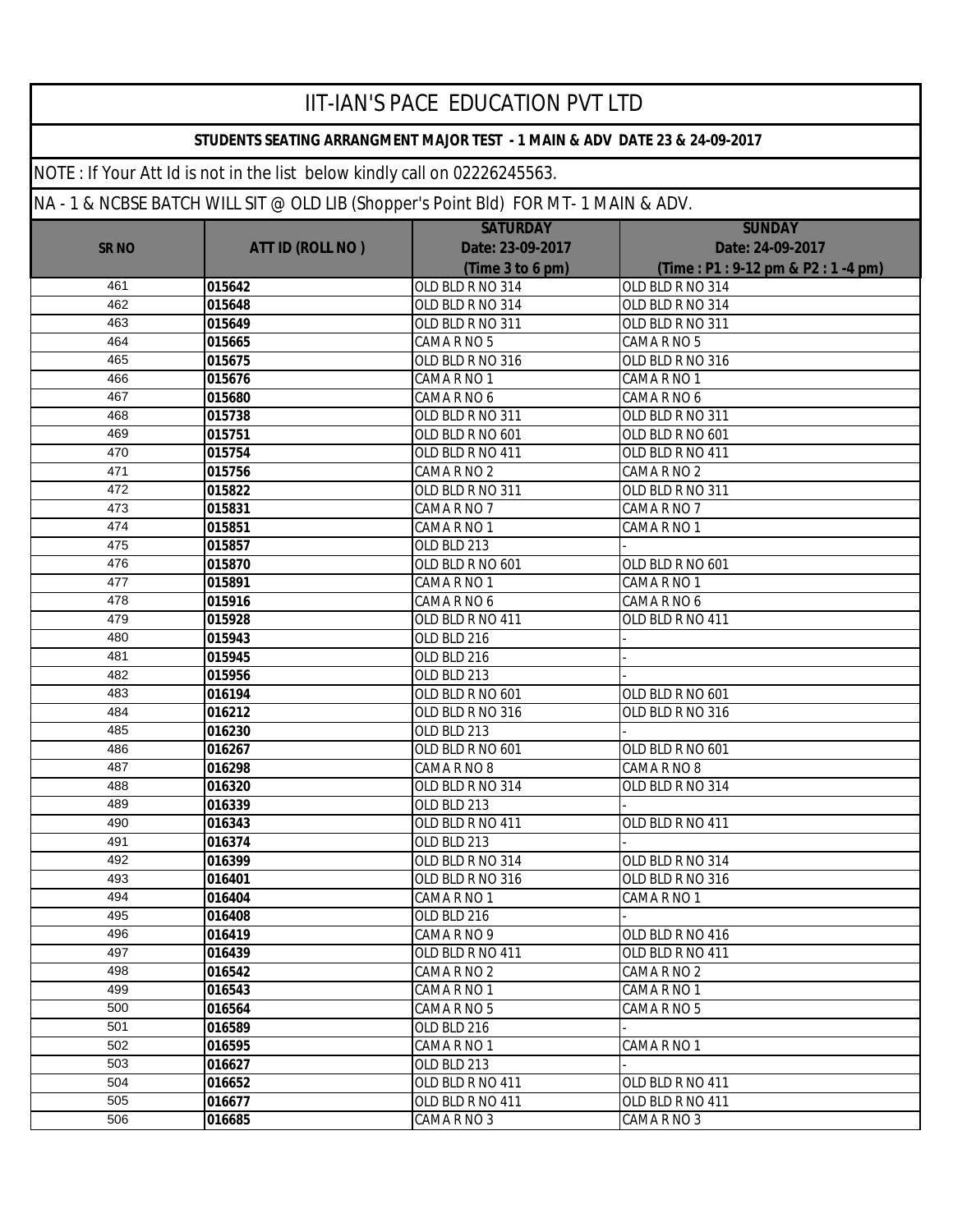|              |                                                                                     | <b>IIT-IAN'S PACE EDUCATION PVT LTD</b>                                    |                                  |
|--------------|-------------------------------------------------------------------------------------|----------------------------------------------------------------------------|----------------------------------|
|              |                                                                                     | STUDENTS SEATING ARRANGMENT MAJOR TEST - 1 MAIN & ADV DATE 23 & 24-09-2017 |                                  |
|              | NOTE: If Your Att Id is not in the list below kindly call on 02226245563.           |                                                                            |                                  |
|              | NA - 1 & NCBSE BATCH WILL SIT @ OLD LIB (Shopper's Point Bld) FOR MT- 1 MAIN & ADV. |                                                                            |                                  |
|              |                                                                                     | <b>SATURDAY</b>                                                            | <b>SUNDAY</b>                    |
| <b>SR NO</b> | <b>ATT ID (ROLL NO)</b>                                                             | Date: 23-09-2017                                                           | Date: 24-09-2017                 |
|              |                                                                                     | (Time 3 to 6 pm)                                                           | (Time: P1: 9-12 pm & P2: 1-4 pm) |
| 507          | 016687                                                                              | CAMA R NO 9                                                                | OLD BLD R NO 416                 |
| 508          | 016734                                                                              | CAMA R NO 5                                                                | CAMA R NO 5                      |
| 509          | 016739                                                                              | CAMA R NO 2                                                                | CAMA R NO 2                      |
| 510          | 016757                                                                              | CAMA R NO 1                                                                | CAMA R NO 1                      |
| 511          | 016758                                                                              | OLD BLD 216                                                                |                                  |
| 512          | 016814                                                                              | OLD BLD 213                                                                |                                  |
| 513          | 016816                                                                              | OLD BLD R NO 411                                                           | OLD BLD R NO 411                 |
| 514          | 016817                                                                              | CAMA R NO 2                                                                | CAMA R NO 2                      |
| 515          | 016956                                                                              | CAMA R NO 1                                                                | CAMA R NO 1                      |
| 516          | 016958                                                                              | OLD BLD 216                                                                |                                  |
| 517          | 016966                                                                              | CAMA R NO 8                                                                | CAMA R NO 8                      |
| 518          | 017025                                                                              | CAMA R NO 2                                                                | CAMA R NO 2                      |
| 519          | 017026                                                                              | CAMA R NO 2                                                                | CAMA R NO 2                      |
| 520          | 017055                                                                              | CAMA R NO 1                                                                | CAMA R NO 1                      |
| 521          | 017060                                                                              | OLD BLD R NO 411                                                           | OLD BLD R NO 411                 |
| 522          | 017079                                                                              | CAMA R NO 1                                                                | CAMA R NO 1                      |
| 523          | 017082                                                                              | CAMA R NO 5                                                                | CAMA R NO 5                      |
| 524          | 017084                                                                              | CAMA R NO 5                                                                | CAMA R NO 5                      |
| 525          | 017086                                                                              | CAMA R NO 6                                                                | CAMA R NO 6                      |
| 526          | 017091                                                                              | CAMA R NO 2                                                                | CAMA R NO 2                      |
| 527          | 017094                                                                              | OLD BLD 216                                                                |                                  |
| 528          | 017097                                                                              | OLD BLD 213                                                                |                                  |
| 529<br>530   | 017113                                                                              | CAMA R NO 6                                                                | CAMA R NO 6                      |
|              | 017124                                                                              | OLD BLD R NO 314                                                           | OLD BLD R NO 314                 |
| 531<br>532   | 017129                                                                              | CAMA R NO 2                                                                | CAMA R NO 2                      |
| 533          | 017130<br>017131                                                                    | OLD BLD 213<br>CAMA R NO 1                                                 | CAMA R NO 1                      |
| 534          | 017132                                                                              | OLD BLD 216                                                                |                                  |
| 535          | 017134                                                                              | OLD BLD R NO 411                                                           | OLD BLD R NO 411                 |
| 536          | 017136                                                                              | CAMA R NO 9                                                                | OLD BLD R NO 416                 |
| 537          | 017146                                                                              | OLD BLD 213                                                                |                                  |
| 538          | 017151                                                                              | OLD BLD R NO 411                                                           | OLD BLD R NO 411                 |
| 539          | 017163                                                                              | CAMA R NO 5                                                                | CAMA R NO 5                      |
| 540          | 017185                                                                              | OLD BLD 216                                                                |                                  |
| 541          | 017189                                                                              | CAMA R NO 8                                                                | CAMA R NO 8                      |
| 542          | 017190                                                                              | OLD BLD 216                                                                |                                  |
| 543          | 017192                                                                              | OLD BLD 216                                                                |                                  |
| 544          | 017203                                                                              | OLD BLD R NO 411                                                           | OLD BLD R NO 411                 |
| 545          | 017215                                                                              | OLD BLD R NO 411                                                           | OLD BLD R NO 411                 |
| 546          | 017220                                                                              | OLD BLD R NO 314                                                           | OLD BLD R NO 314                 |
| 547          | 017227                                                                              | CAMA R NO 5                                                                | CAMA R NO 5                      |
| 548          | 017228                                                                              | CAMA R NO 6                                                                | CAMA R NO 6                      |
| 549          | 017233                                                                              | CAMA R NO 5                                                                | CAMA R NO 5                      |
| 550          | 017238                                                                              | OLD BLD 213                                                                |                                  |
| 551          | 017239                                                                              | CAMA R NO 7                                                                | CAMA R NO 7                      |
| 552          | 017245                                                                              | OLD BLD R NO 411                                                           | OLD BLD R NO 411                 |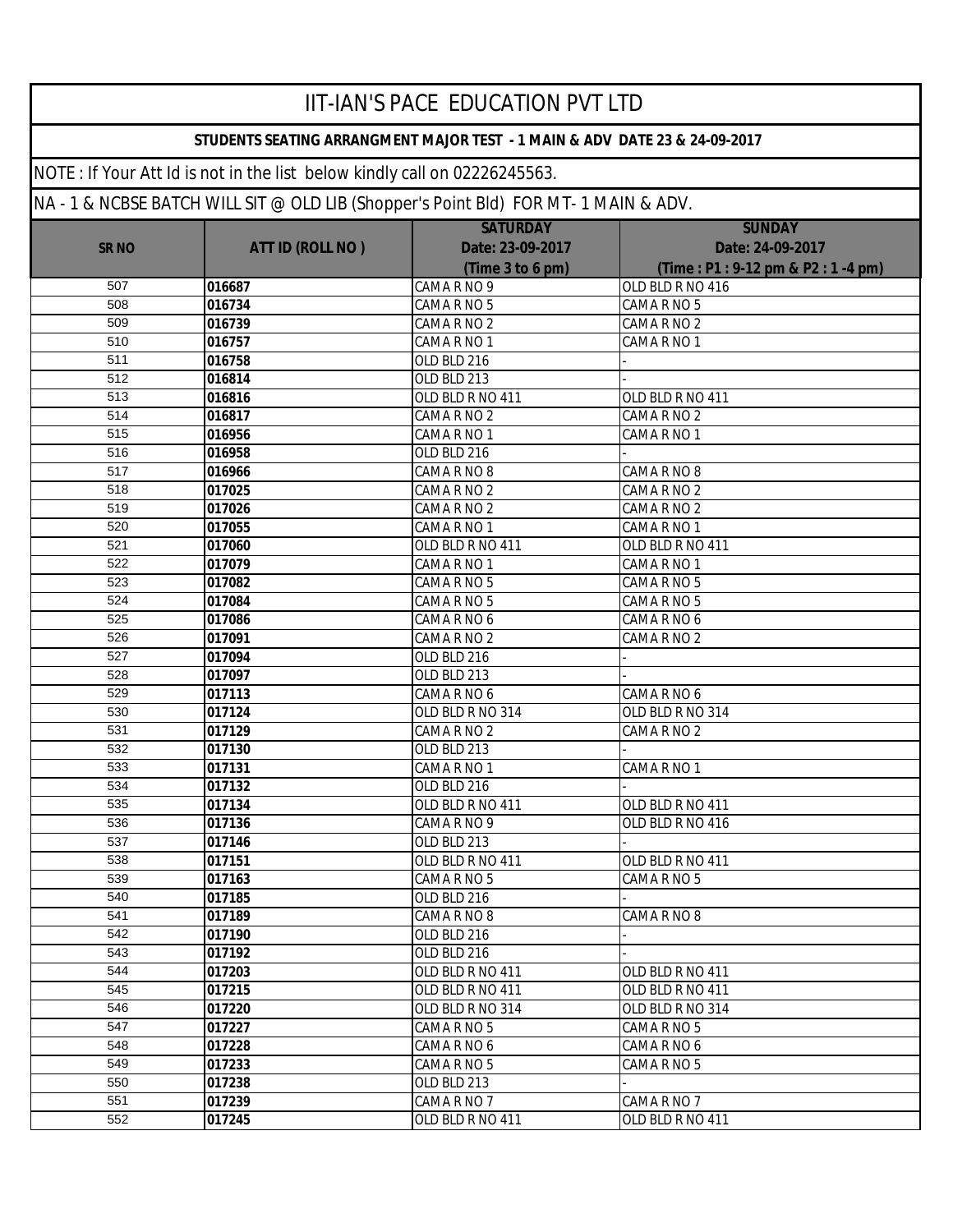| IIT-IAN'S PACE EDUCATION PVT LTD                                                                                                                                                                                                               |        |                  |                                  |  |  |  |              |                         |                  |                  |
|------------------------------------------------------------------------------------------------------------------------------------------------------------------------------------------------------------------------------------------------|--------|------------------|----------------------------------|--|--|--|--------------|-------------------------|------------------|------------------|
| STUDENTS SEATING ARRANGMENT MAJOR TEST - 1 MAIN & ADV DATE 23 & 24-09-2017<br>NOTE: If Your Att Id is not in the list below kindly call on 02226245563.<br>NA - 1 & NCBSE BATCH WILL SIT @ OLD LIB (Shopper's Point Bld) FOR MT- 1 MAIN & ADV. |        |                  |                                  |  |  |  |              |                         |                  |                  |
|                                                                                                                                                                                                                                                |        |                  |                                  |  |  |  |              |                         | <b>SATURDAY</b>  | <b>SUNDAY</b>    |
|                                                                                                                                                                                                                                                |        |                  |                                  |  |  |  | <b>SR NO</b> | <b>ATT ID (ROLL NO)</b> | Date: 23-09-2017 | Date: 24-09-2017 |
|                                                                                                                                                                                                                                                |        | (Time 3 to 6 pm) | (Time: P1: 9-12 pm & P2: 1-4 pm) |  |  |  |              |                         |                  |                  |
| 553                                                                                                                                                                                                                                            | 017247 | CAMA R NO 1      | CAMA R NO 1                      |  |  |  |              |                         |                  |                  |
| 554                                                                                                                                                                                                                                            | 017249 | CAMA R NO 5      | CAMA R NO 5                      |  |  |  |              |                         |                  |                  |
| 555                                                                                                                                                                                                                                            | 017251 | CAMA R NO 1      | CAMA R NO 1                      |  |  |  |              |                         |                  |                  |
| 556                                                                                                                                                                                                                                            | 017253 | OLD BLD R NO 411 | OLD BLD R NO 411                 |  |  |  |              |                         |                  |                  |
| 557                                                                                                                                                                                                                                            | 017254 | OLD BLD 216      |                                  |  |  |  |              |                         |                  |                  |
| 558                                                                                                                                                                                                                                            | 017259 | CAMA R NO 6      | CAMA R NO 6                      |  |  |  |              |                         |                  |                  |
| 559                                                                                                                                                                                                                                            | 017287 | CAMA R NO 2      | CAMA R NO 2                      |  |  |  |              |                         |                  |                  |
| 560                                                                                                                                                                                                                                            | 017289 | CAMA R NO 2      | CAMA R NO 2                      |  |  |  |              |                         |                  |                  |
| 561                                                                                                                                                                                                                                            | 017336 | OLD BLD 216      |                                  |  |  |  |              |                         |                  |                  |
| 562                                                                                                                                                                                                                                            | 017437 | CAMA R NO 2      | CAMA R NO 2                      |  |  |  |              |                         |                  |                  |
| 563                                                                                                                                                                                                                                            | 017557 | OLD BLD 216      |                                  |  |  |  |              |                         |                  |                  |
| 564                                                                                                                                                                                                                                            | 017560 | OLD BLD 216      |                                  |  |  |  |              |                         |                  |                  |
| 565                                                                                                                                                                                                                                            | 017564 | OLD BLD 216      |                                  |  |  |  |              |                         |                  |                  |
| 566                                                                                                                                                                                                                                            | 017604 | OLD BLD R NO 411 | OLD BLD R NO 411                 |  |  |  |              |                         |                  |                  |
| 567                                                                                                                                                                                                                                            | 017651 | OLD BLD 216      |                                  |  |  |  |              |                         |                  |                  |
| 568                                                                                                                                                                                                                                            | 017689 | CAMA R NO 5      | CAMA R NO 5                      |  |  |  |              |                         |                  |                  |
| 569                                                                                                                                                                                                                                            | 017722 | OLD BLD 213      |                                  |  |  |  |              |                         |                  |                  |
| 570                                                                                                                                                                                                                                            | 017814 | OLD BLD 216      |                                  |  |  |  |              |                         |                  |                  |
| 571                                                                                                                                                                                                                                            | 017854 | OLD BLD R NO 601 | OLD BLD R NO 601                 |  |  |  |              |                         |                  |                  |
| 572                                                                                                                                                                                                                                            | 017875 | OLD BLD 216      |                                  |  |  |  |              |                         |                  |                  |
| 573                                                                                                                                                                                                                                            | 017888 | OLD BLD R NO 411 | OLD BLD R NO 411                 |  |  |  |              |                         |                  |                  |
| 574                                                                                                                                                                                                                                            | 017895 | CAMA R NO 2      | CAMA R NO 2                      |  |  |  |              |                         |                  |                  |
| 575                                                                                                                                                                                                                                            | 017902 | OLD BLD 216      |                                  |  |  |  |              |                         |                  |                  |
| 576                                                                                                                                                                                                                                            | 017907 | CAMA R NO 1      | CAMA R NO 1                      |  |  |  |              |                         |                  |                  |
| 577                                                                                                                                                                                                                                            | 017924 | CAMA R NO 2      | CAMA R NO 2                      |  |  |  |              |                         |                  |                  |
| 578                                                                                                                                                                                                                                            | 017950 | OLD BLD R NO 316 | OLD BLD R NO 316                 |  |  |  |              |                         |                  |                  |
| 579                                                                                                                                                                                                                                            | 017984 | OLD BLD R NO 316 | OLD BLD R NO 316                 |  |  |  |              |                         |                  |                  |
| 580                                                                                                                                                                                                                                            | 017990 | CAMA R NO 2      | CAMA R NO 2                      |  |  |  |              |                         |                  |                  |
| 581                                                                                                                                                                                                                                            | 018021 | OLD BLD 216      |                                  |  |  |  |              |                         |                  |                  |
| 582                                                                                                                                                                                                                                            | 018024 | OLD BLD R NO 314 | OLD BLD R NO 314                 |  |  |  |              |                         |                  |                  |
| 583                                                                                                                                                                                                                                            | 018025 | CAMA R NO 1      | CAMA R NO 1                      |  |  |  |              |                         |                  |                  |
| 584                                                                                                                                                                                                                                            | 018092 | CAMA R NO 2      | CAMA R NO 2                      |  |  |  |              |                         |                  |                  |
| 585                                                                                                                                                                                                                                            | 018109 | CAMA R NO 2      | CAMA R NO 2                      |  |  |  |              |                         |                  |                  |
| 586                                                                                                                                                                                                                                            | 018165 | OLD BLD 216      |                                  |  |  |  |              |                         |                  |                  |
| 587                                                                                                                                                                                                                                            | 018175 | OLD BLD R NO 316 | OLD BLD R NO 316                 |  |  |  |              |                         |                  |                  |
| 588                                                                                                                                                                                                                                            | 018213 | OLD BLD 216      |                                  |  |  |  |              |                         |                  |                  |
| 589                                                                                                                                                                                                                                            | 018250 | OLD BLD R NO 314 | OLD BLD R NO 314                 |  |  |  |              |                         |                  |                  |
| 590                                                                                                                                                                                                                                            | 018292 | OLD BLD 216      |                                  |  |  |  |              |                         |                  |                  |
| 591                                                                                                                                                                                                                                            | 018445 | CAMA R NO 1      | CAMA R NO 1                      |  |  |  |              |                         |                  |                  |
| 592                                                                                                                                                                                                                                            | 018471 | CAMA R NO 2      | CAMA R NO 2                      |  |  |  |              |                         |                  |                  |
| 593                                                                                                                                                                                                                                            | 018480 | CAMA R NO 1      | CAMA R NO 1                      |  |  |  |              |                         |                  |                  |
| 594                                                                                                                                                                                                                                            | 018515 | OLD BLD R NO 411 | OLD BLD R NO 411                 |  |  |  |              |                         |                  |                  |
| 595                                                                                                                                                                                                                                            | 018539 | OLD BLD 216      |                                  |  |  |  |              |                         |                  |                  |
| 596                                                                                                                                                                                                                                            | 018541 | OLD BLD 216      |                                  |  |  |  |              |                         |                  |                  |
| 597                                                                                                                                                                                                                                            | 018546 | OLD BLD 216      |                                  |  |  |  |              |                         |                  |                  |
| 598                                                                                                                                                                                                                                            | 018549 | OLD BLD 216      |                                  |  |  |  |              |                         |                  |                  |